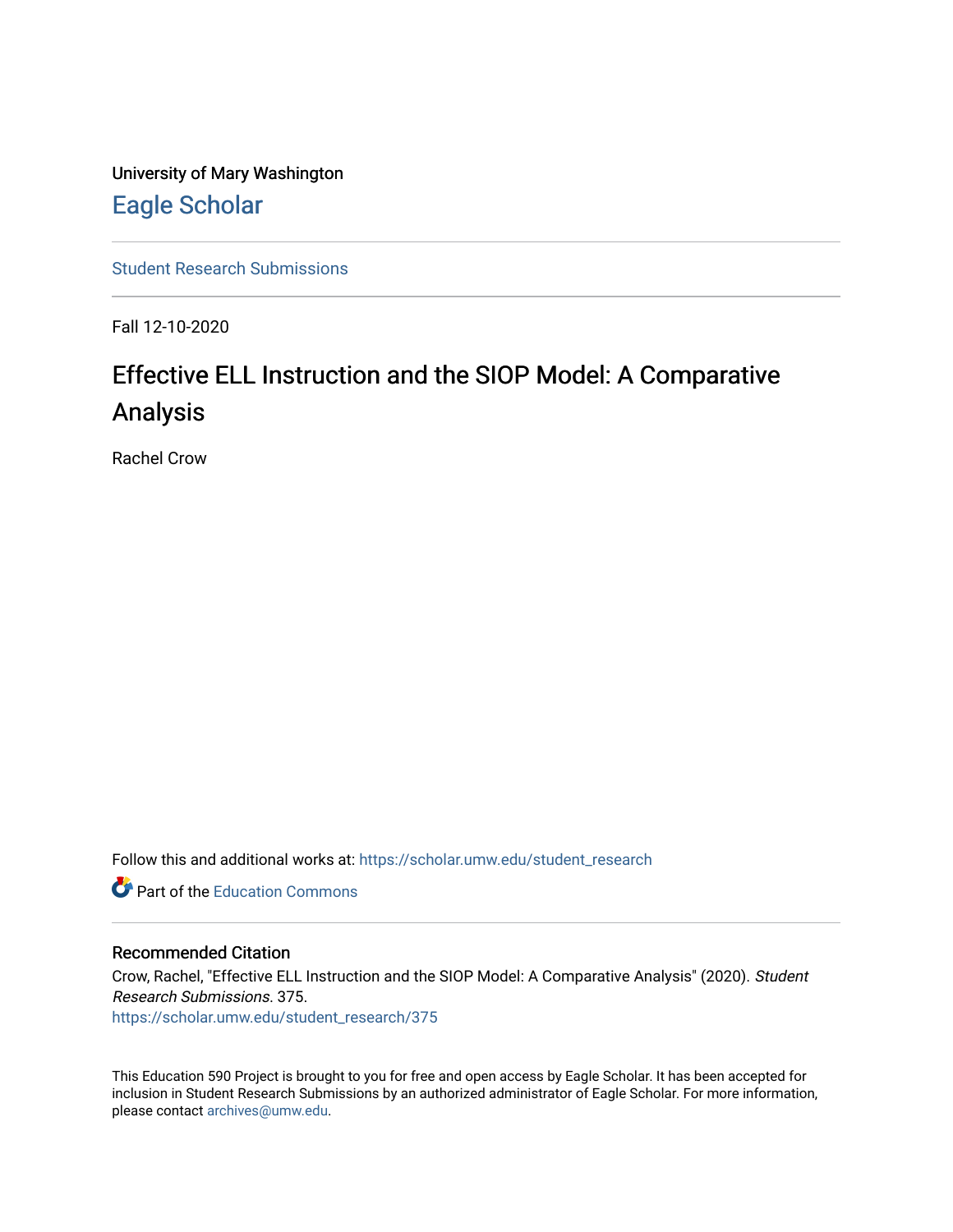**Effective ELL Instruction and the SIOP Model: A Comparative Analysis**

# **RACHEL CROW**

# **EDCI 590 INDIVIDUAL RESEARCH**

**December 7, 2020**

Junken

Signature of Project Advisor

# **Peter J. Vernimb, Ed. D.**

Assistant Professor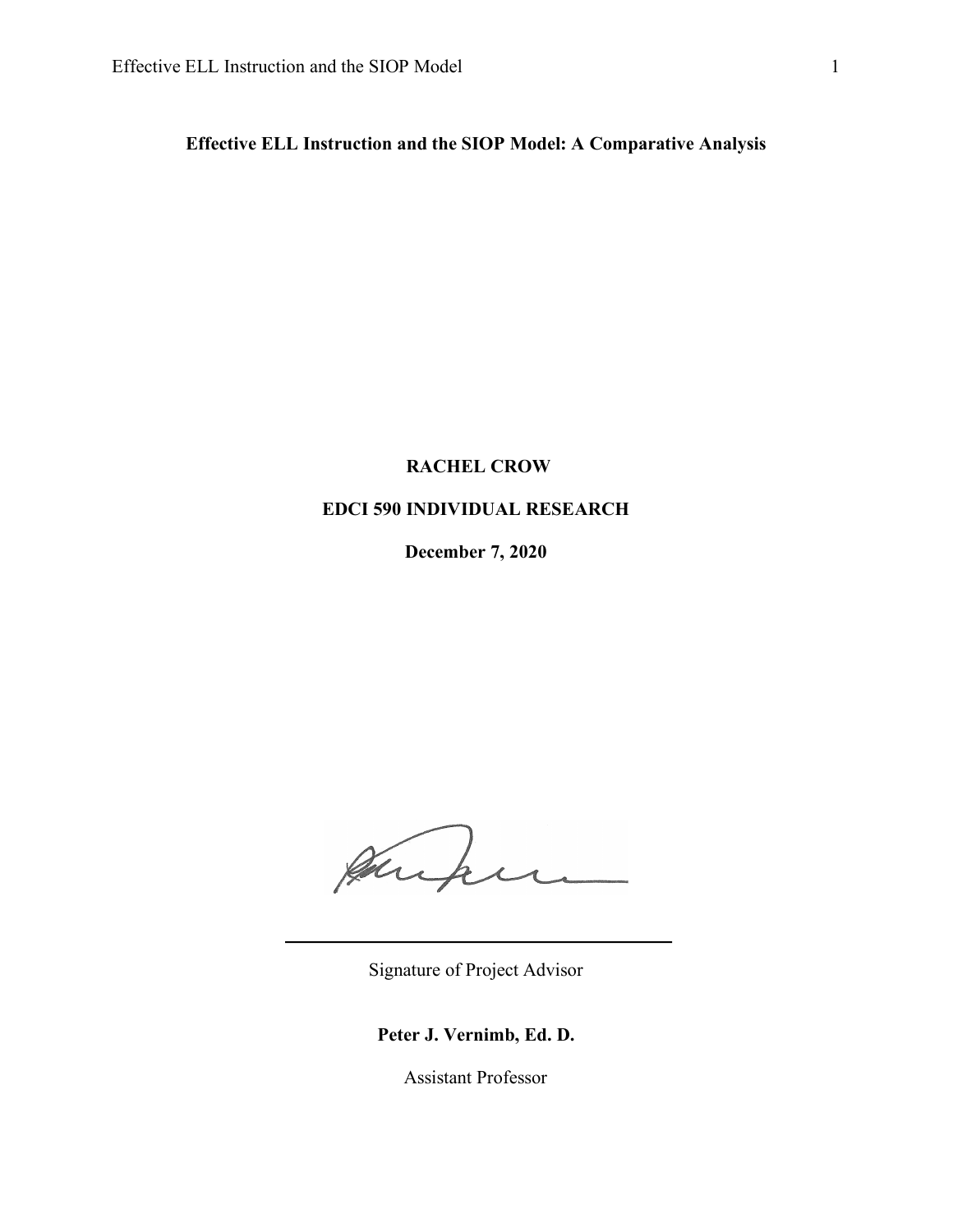#### **Abstract**

Although English language learners (ELL) constitute the fastest growing segment of the U.S. student population, the majority of teachers are not prepared to meet the instructional needs of students learning English as a second language. The Sheltered Instruction Observation Protocol (SIOP) model has been a popular way of delivering ELL content instruction. I will be drawing comparisons and determining differences between the SIOP instructional model and what current research identifies as effective ELL instruction. The goal of this research is to identify possible benefits or drawbacks to using the SIOP model to teach academic language to English Language Learners, as well as identify any biases which may exist in the model. I will be conducting a content analysis of the literature by coding the text of selected studies in order to identify underlying themes and biases. I will then compare my findings to the contents of the SIOP manual. The potential benefit of conducting this research is to provide school districts with critical analysis of the SIOP model using current research regarding ELL instruction.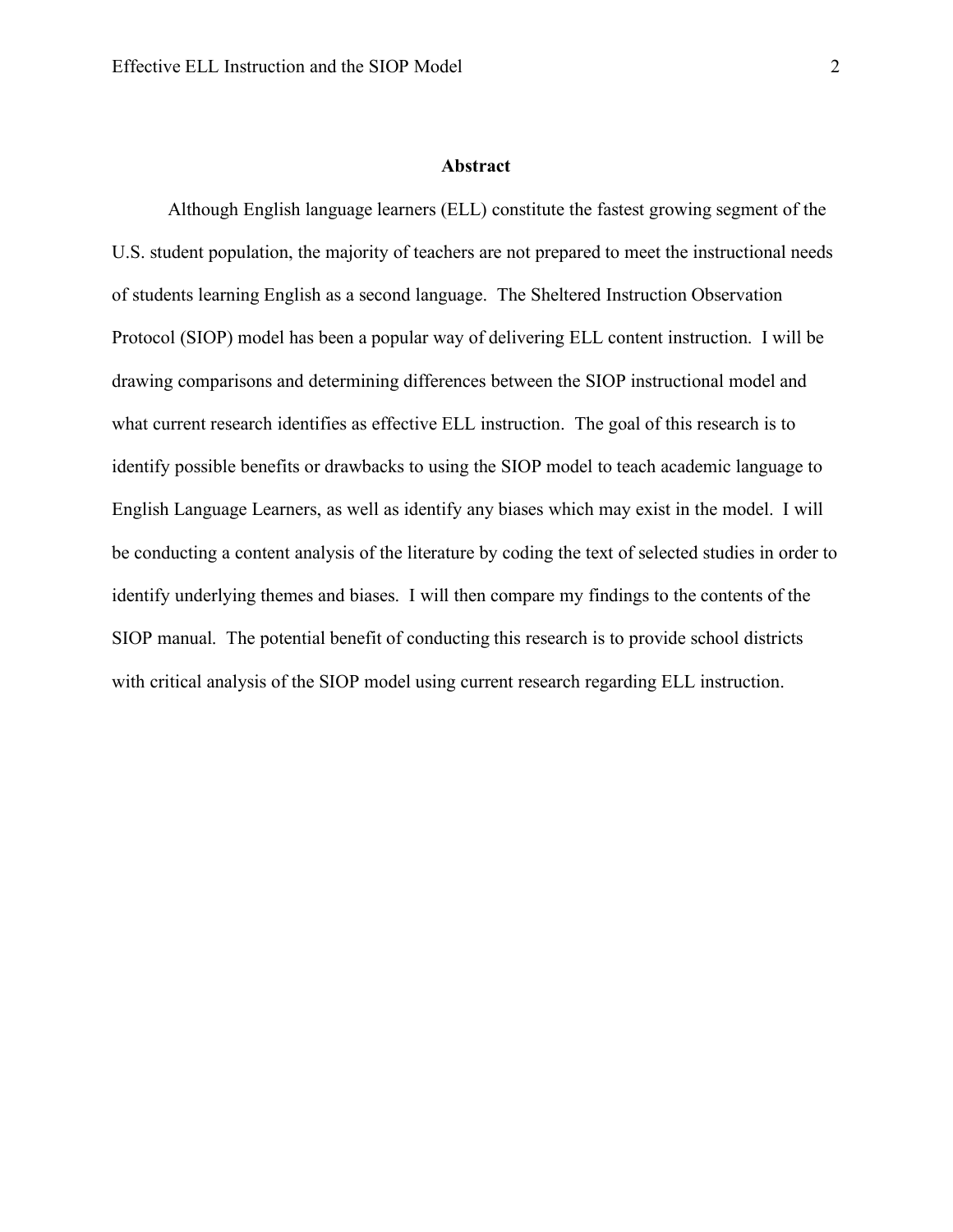# **Table of Contents**

| 22 |
|----|
| 25 |
| 27 |
| 28 |
|    |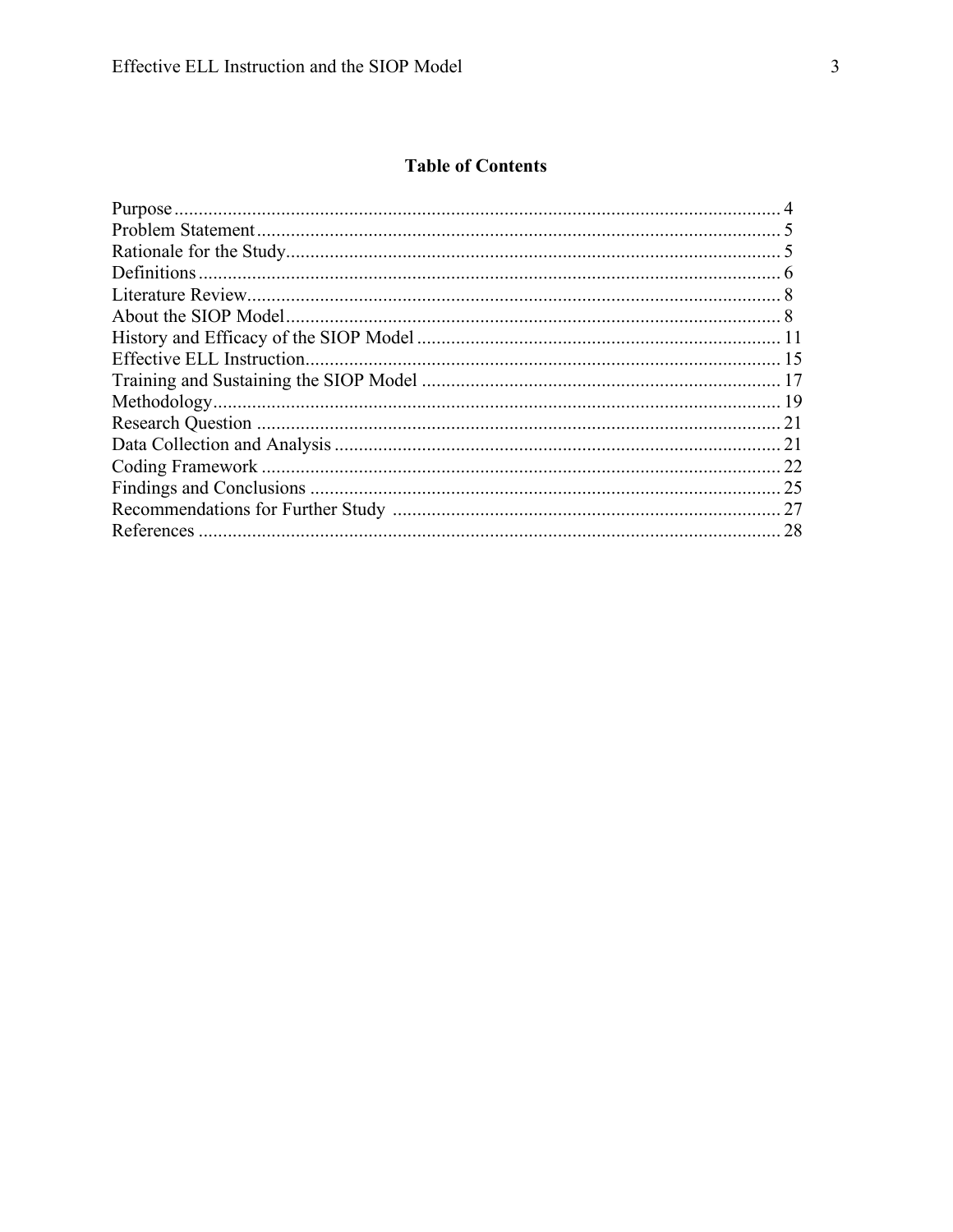I conducted this content analysis with the intent to add something of value to the existing body of research on effective instruction for English language learners. While doing a review of the literature I chose the Sheltered Instructional Observational Protocol model (Echevarria, Vogt, & Short, 2017) as the focus of my approach. It provided me with a subject that has been as widely used as it has been researched. In the following paper I analyze current independent research studies which focus on effectiveness of content instruction for ELLs and compare their findings to the SIOP model.

### **Purpose**

Although English language learners (ELLs) constitute the fastest growing segment of the U.S. student population, the majority of teachers are not prepared to meet the instructional needs of students learning English as a second language. According to the National Center for Education Statistics (2019), the number of ELLs in the United States public school system jumped from 3.8 million students in the year 2000 to 4.9 million students by the year 2016, and they account for 9.6% of total enrollment in K-12 schools. The rising trend poses a challenge to school systems charged with educating these students. I began my research with an interest in discovering how public-school teachers can provide high-quality literacy education for students learning English as a second language in general education elementary classrooms. I have since narrowed my focus to a specific method referred to as Sheltered Instruction Observation Protocol (SIOP), a research-based instructional model for ELLs that has been in use since 2003. The SIOP model is the product of studies conducted by Echevarria, Vogt, and Short who also authored the manual. The Center for Applied Linguistics (2016) currently offers teacher professional development workshops available to school districts located in all 50 states that focus on how to effectively implement the SIOP instructional model. Furthermore, the SIOP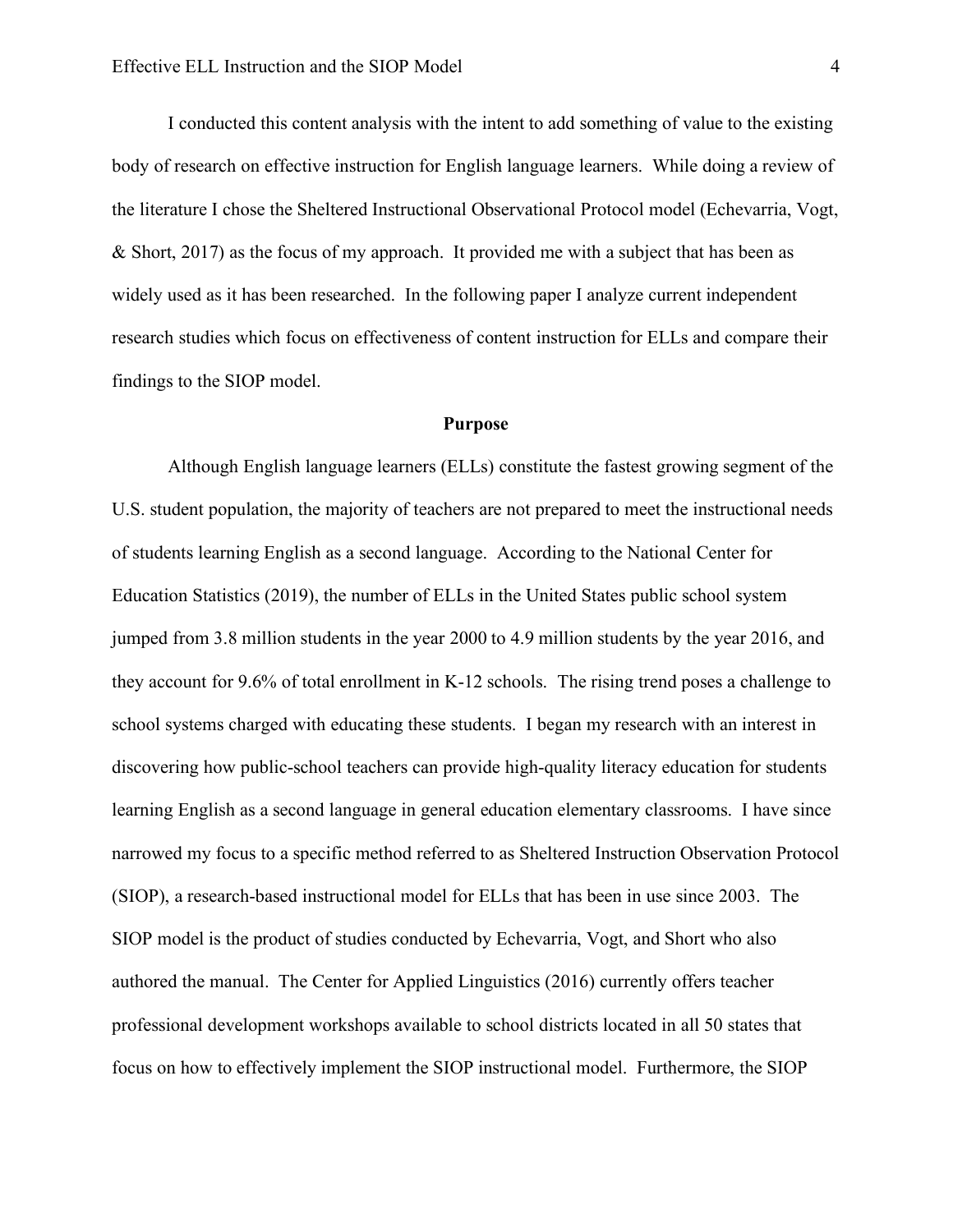publisher, Pearson (2019) offers monthly workshops which provide the option of on-line or inperson sessions. The importance of studying an instructional model which is so widely used, and invested in, is to interpret whether it is a successful model or merely a popular one.

The objective of sheltered instruction is two-fold: to make grade-level content accessible, and to develop English language proficiency (Echevarria, Vogt, & Short, 2017). To do so, SIOP employs an observation protocol for both lesson plan design and execution, as well as for rating the fidelity of lesson delivery against the model (Echevarria, Vogt, & Short, 2017). The goal of conducting a content analysis is to identify possible strengths and weaknesses to using the SIOP model for ELL academic language instruction, as well as identify any biases which may exist in the literature or the instructional model. I hope to be able to draw comparisons and determine differences between this model and what current research identifies as effective ELL academic language instruction.

#### **Problem Statement**

What are the potential benefits or drawbacks to using the SIOP Model to teach academic content to English Language Learners?

#### **Rationale for the Study**

The SIOP Model is one of many methods used by school districts across the United States in an effort to meet the needs of the growing ELL population among students. While studies conducted by the developers of the model (Short et al., 2011) suggest there is a positive relationship between implementation of the SIOP Model and academic language achievement for ELLs, more studies are necessary to explore what works best when teaching literacy to English Language Learners (August & Shanahan, 2010).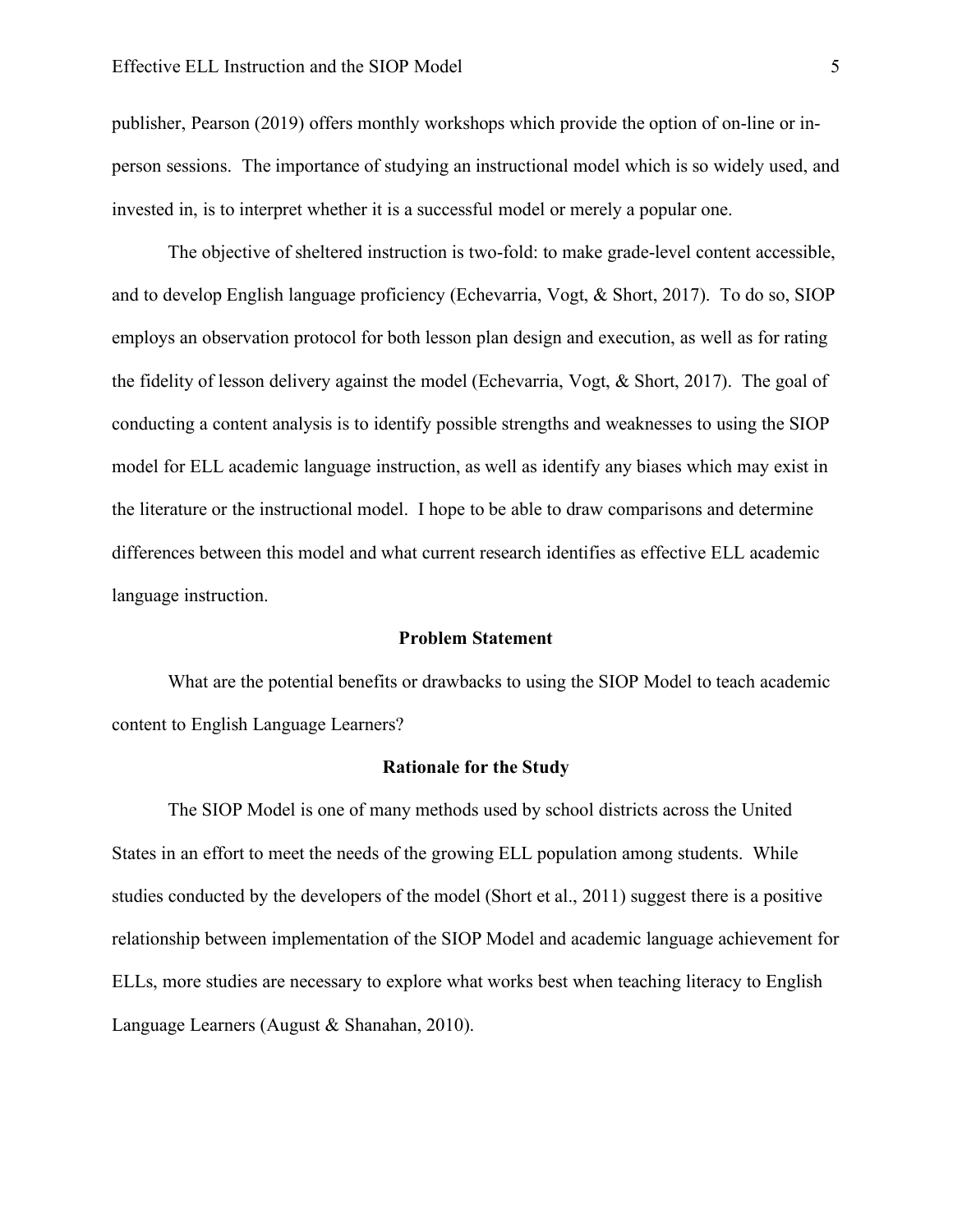#### **Definitions**

Center for Research on the Educational Achievement and Teaching of English Language Learners (CREATE) A national research and development center with a program of research designed to address the critical challenge of improving educational outcomes of English learners in content area classrooms (Center for Applied Linguistics, 2016).

Content Vocabulary The key words and terms associated with a particular topic being taught (Echevarria et al., 2017).

English Language Learners (ELLs) Any student learning English as a second language.

IDEA Language Proficiency Test A family of standardized tests which measure English learners' proficiency in oral language, reading, and writing. The data are used to provide placement information for instructional programs, to monitor progress in English development, and to provide diagnostic information for program planning (Ballard  $&$  Tighe, 2020).

Illinois Measure of Annual Growth in English (IMAGE) A standardized reading and writing assessment used to assess English Language proficiency in students who have been identified as Limited English Proficient. There are three test forms which each span three grades: 3-5, 6-8, and 9-11. The reading portion of the test is administered in two 40-minute sessions during which students answer questions addressing literal reading comprehension, inference, and critical thinking skills. All questions include five possible multiple-choice answers of which up to three may be correct. The writing portion of the test is also administered in two 40-minute sessions, over the course of which students respond to four different kinds of prompts: descriptive, narrative, expository, and persuasive. Trained readers score essays against a rubric which covers the range of writing skills from beginning to skilled communication (Illinois State Board of Education, 2004, pp. 1-2).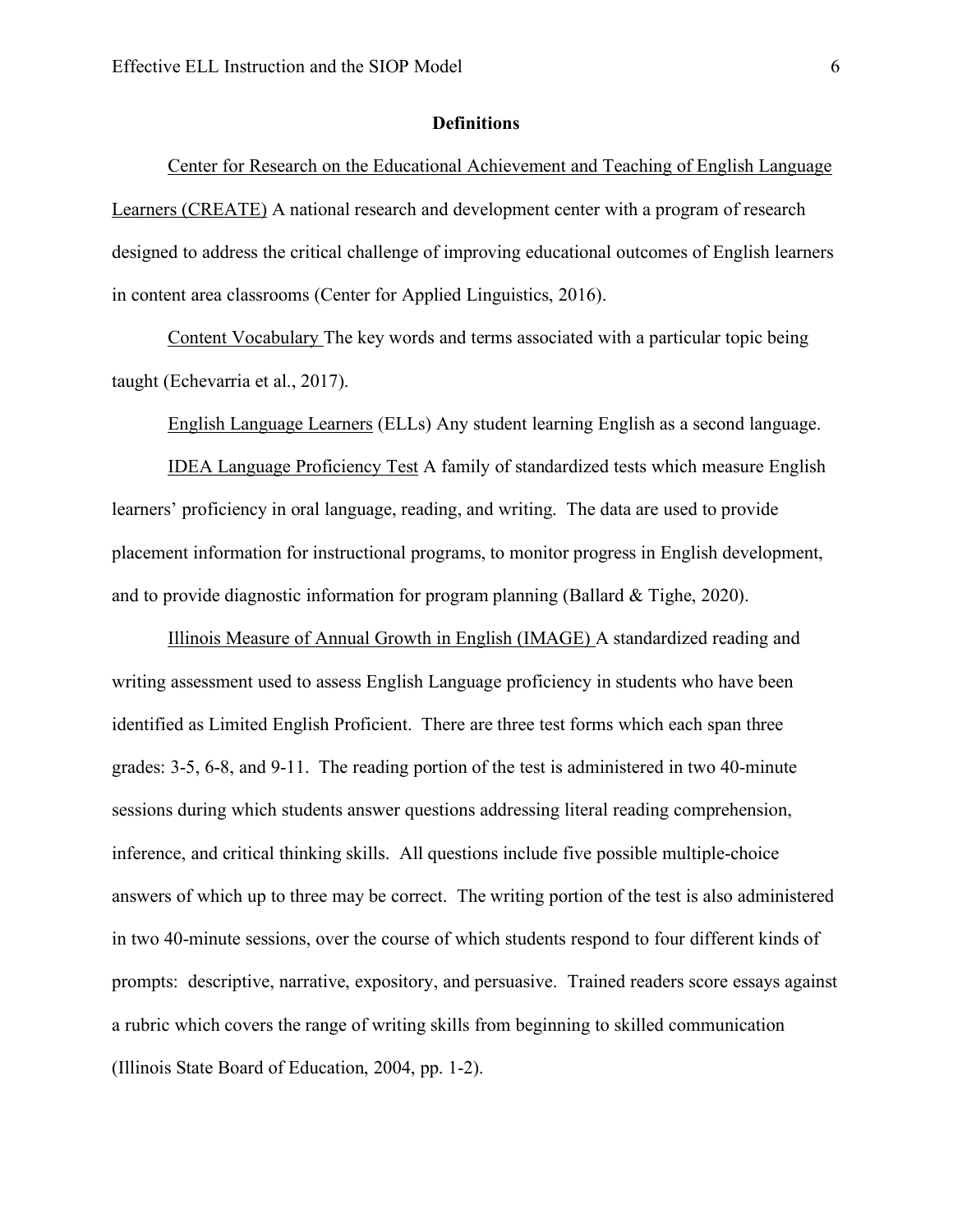Predictive Assessment Scales (PAS) Test A series of equivalent assessments designed to match, predict, and improve the knowledge and skills tested by state standards aligned to nationally normed and state criterion tests (McIntyre et at., 2010, p.341).

Sheltered Instruction A method for developing academic English and providing English learners access to core content coursework in grades k-12. In sheltered content instruction classes, the curricula are tied to the state subject area standards, such as the Common Core, and the students may be all English learners or mixed with native English speakers (Echevarria et al., 2017).

SIOP Sheltered Instruction Observational Protocol

Teaching English to Speakers of Other Languages (TESOL) Refers to the international professional association, the profession, and the field itself (Jacobson, R., 1970). Standards developed by the TESOL international association address the need for consistency in the way English is taught as a second or foreign language (TESOL International Association, 2020).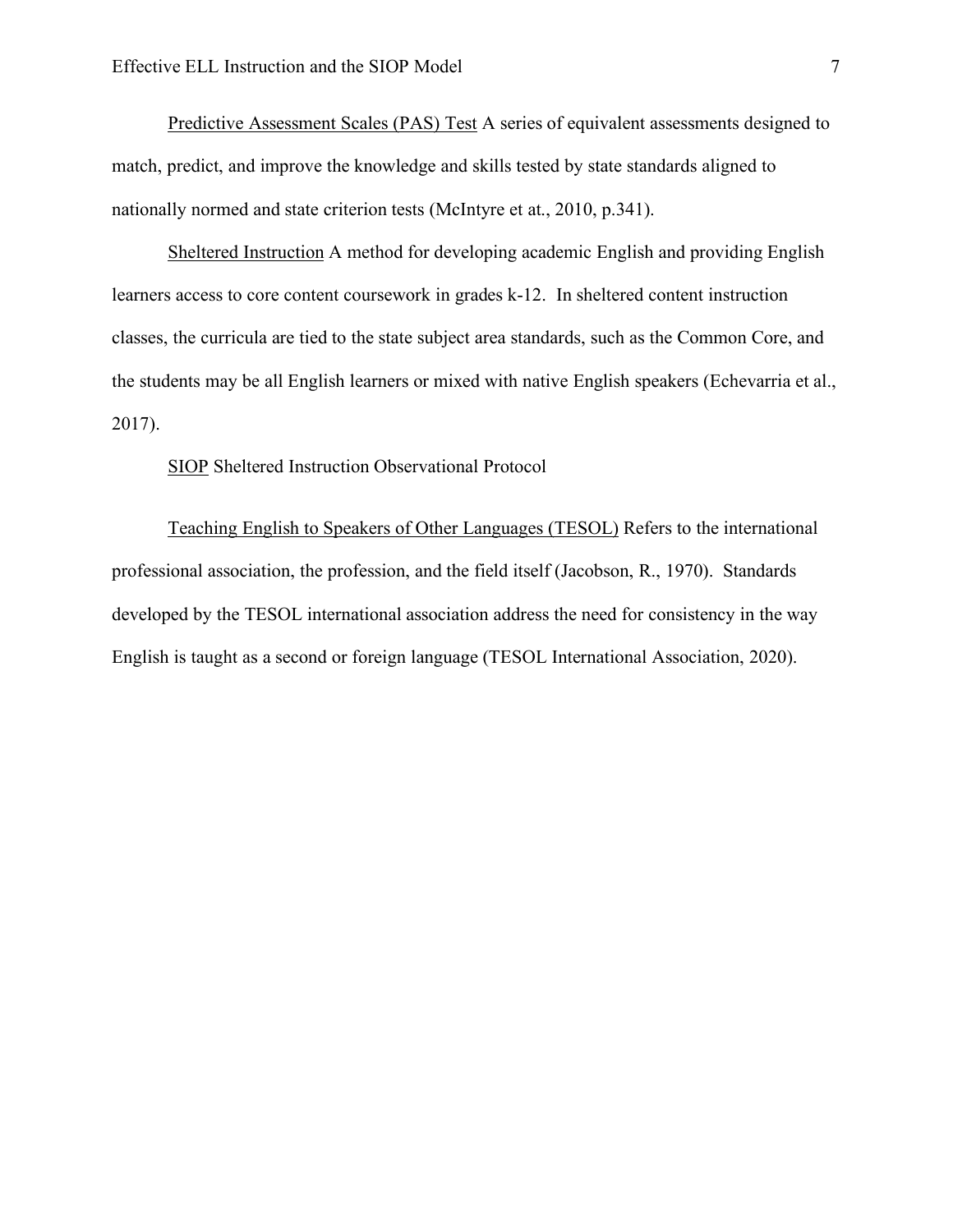#### **Literature Review**

How can we begin to meet the needs of our growing ELL student population? Calderón et al. (2011) suggest that improved teacher preparation and professional development programs are a crucial part of bridging the achievement gap between native and non-native English speakers. I will begin a review of the literature by explaining what the SIOP model is, followed by the history and efficacy of the model. Then I will present what research tells us about effective ELL instruction in general. For example, Calderón et al. (2011) identify formative assessment, on-going teacher training for ELL instruction, classroom management, and leadership as the elements of effective practice for teachers of English learners. Finally, I will examine what research tells us about training teachers to use and sustain the SIOP model.

# **About the SIOP Model**

Developed to align with state and national standards of learning, the Sheltered Instruction Observational Protocol (SIOP) is an approach used for making instruction understandable for English learners while at the same time developing their academic language and literacy skills (Echevarría et al., 2017). Sheltered instruction is a method that may be used in any content area class, like Science or fourth grade, which are composed of all English learners or mixed with native English speakers. The SIOP model includes an observational tool used to measure the implementation of the model, and a manual which explains the 30 features of SIOP alongside examples of how to incorporate them into a lesson. Each feature is organized under one of the following 8 components: lesson preparation, building background, comprehensible input, strategies, interaction, practice and application, and lesson delivery. For example, feature 7 (Concepts explicitly linked to students' background experiences) falls under the building background component (Echevarría et al., 2017). The manual, which was developed to serve as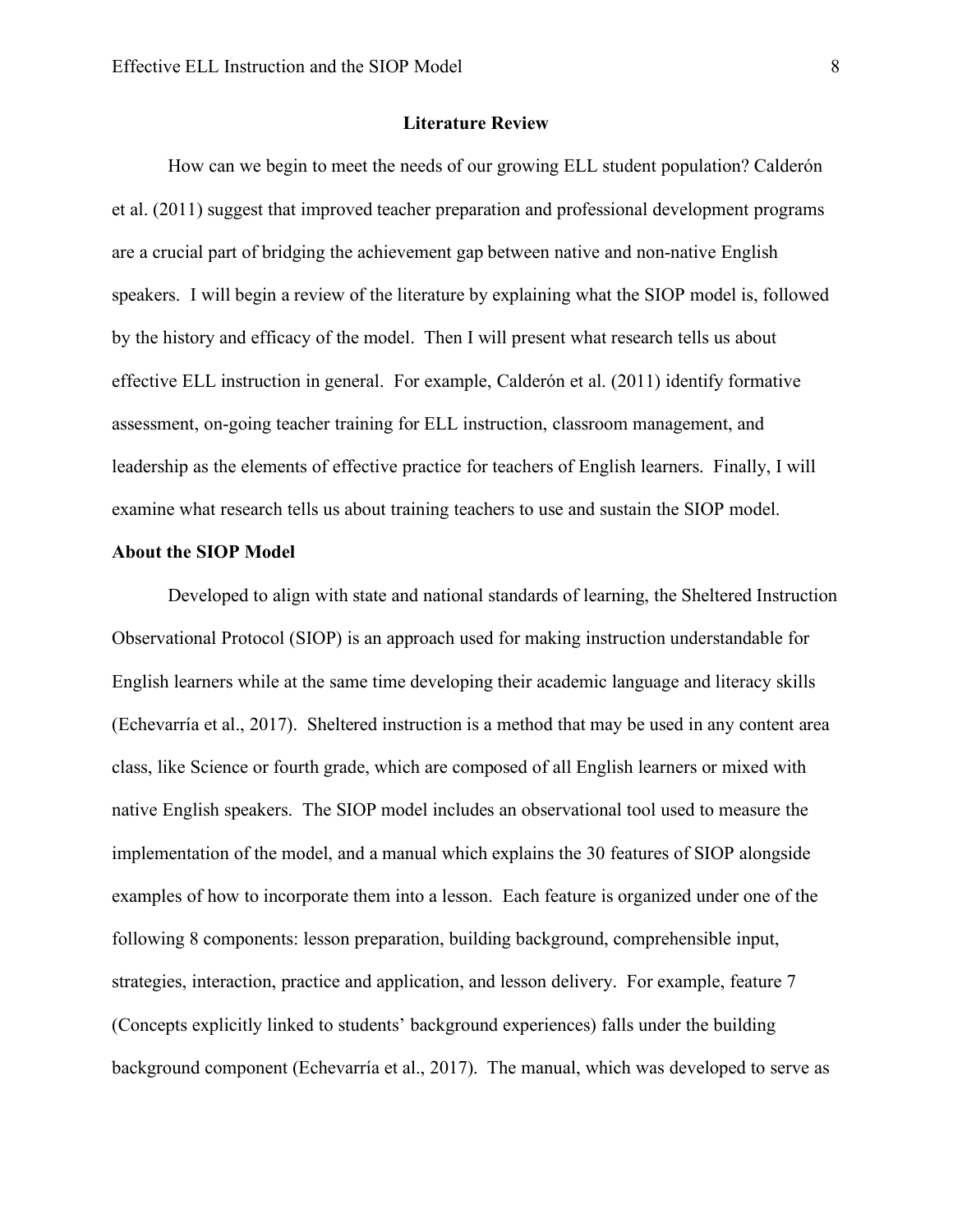a guide to the observational protocol, provides an explanation for each of the 30 features of the SIOP model, examples of how to implement them in the classroom, lesson plan templates, and practice exercises for using the observational protocol to rate lessons. Teacher training for using the SIOP model is available and recommended for districts wanting to implement it (Pearson, 2010).

Using the SIOP model requires at least two people who are trained on it. First, the teacher who is delivering a lesson plan to be evaluated, and second, the person observing and scoring the lesson against the SIOP score sheet. The score sheet lists the 30 features of SIOP with possible scoring responses and room for comments. A 5-point scale is used for rating the degree to which each feature is implemented during a lesson. A score of 4 indicates a feature was implemented effectively, a 2 indicates a feature was somewhat present but was not effective, and a score of 0 indicates a feature was not implemented at all (Echevarría et al., 2017). The observational protocol facilitates constructive feedback for teachers so through practice they may design their lesson plans in a way more consistent with the model (Short, 2013). This does not require teachers to abandon all of the strategies they previously used and start over. Instead, this model guides educators to bring together what to teach by providing a framework for how to teach it (Echevarría et al., 2017, p. 23).

The SIOP Model (Echevarría et al., 2017) prepares teachers to intentionally structure their lesson plans in ways giving ELLs access to content material while at the same time developing their English proficiency (Short, 2013). This process begins by educating teachers about the strategies SIOP evaluates (the 30 features), which are grouped into eight components. Lesson preparation is the first component featured in the SIOP Model and on the SIOP score sheet. These strategies are meant to set students and their teacher up for success: having clearly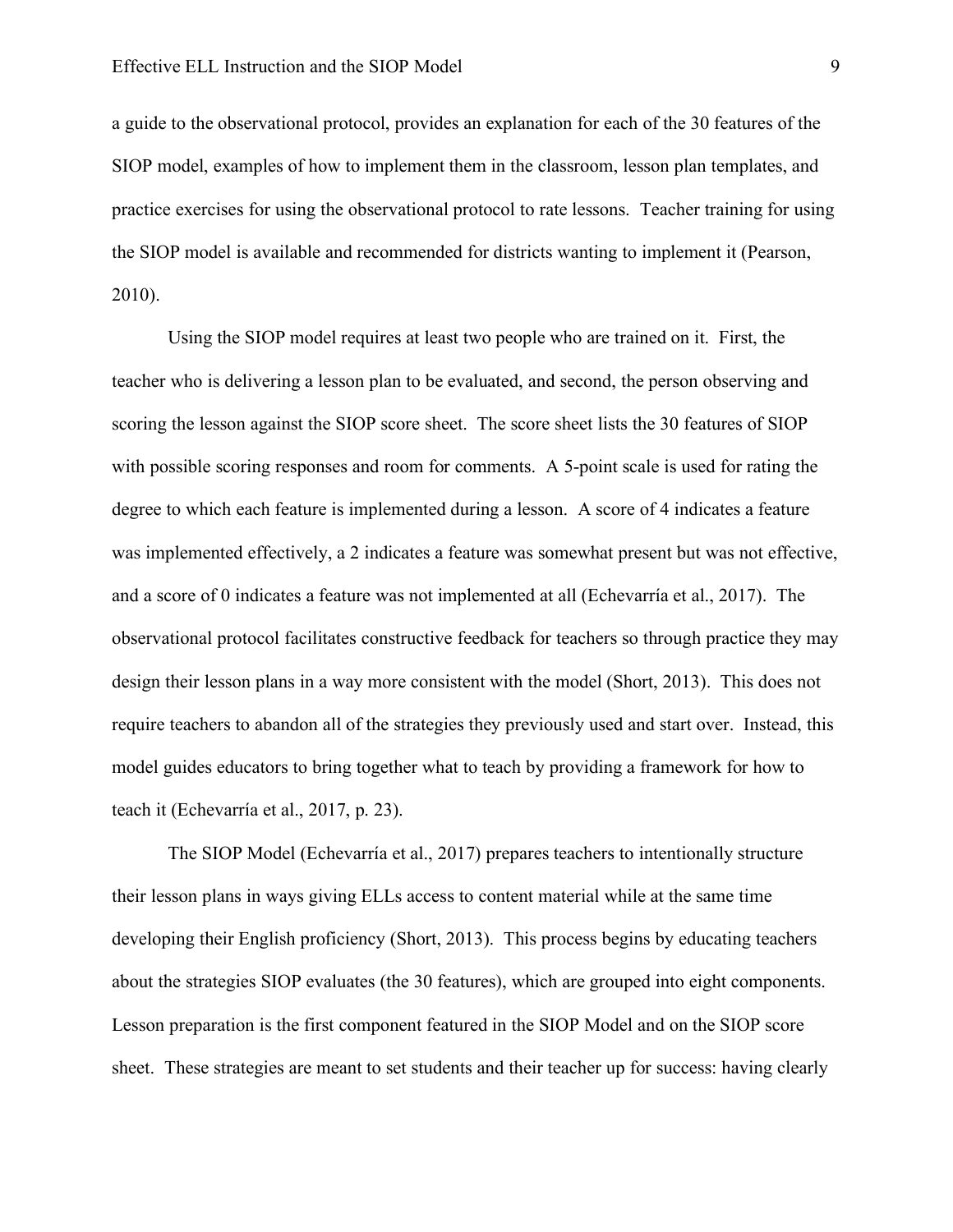defined content and language objectives to be displayed and reviewed with the students; content concepts which are suitable for the age and educational background of students; using supportive teaching materials to make the lesson clear and more meaningful; adapting content to meet the proficiency level of each student; and incorporating meaningful activities that integrate lesson concepts with language practice opportunities for reading, writing, listening, and/or speaking (Echevarría et al., 2017).

Components two through six on the SIOP score sheet focus on what happens during the lesson. The second component is building background. ELL's come from widely varied backgrounds and many experience disadvantages because of their previous schooling (Echevarría et al., 2017, p. 71). Strategies used in the SIOP Model to help close the gap between what students know and what they need to learn include: explicitly linking concepts to students' background experiences; explicitly linking past learning to new concepts; and emphasizing key vocabulary terms (Echevarría et al., 2017, pp. 303-304). Comprehensible input is the third component, which refers to physical and linguistic practices that make instructional delivery more understandable by students (McIntyre et al., 2010, p. 338). These strategies include speaking in a way which is appropriate for student's proficiency levels when conducting a lesson, clear explanations of academic tasks, and using multiple strategies to make concepts clear (Echevarría et al., 2017, p. 304). The fourth component of SIOP is strategies, meaning learning strategies for students. Teacher strategies for the fourth component are to provide many opportunities for students to use learning strategies, use scaffolding consistently throughout the lesson to assist and support student understanding, and use varied questions or activities to promote higher-order thinking skills (Echevarría et al., 2017, p. 305). Interaction is the fifth component of the model. This refers to student-to-teacher interaction as well as student-to-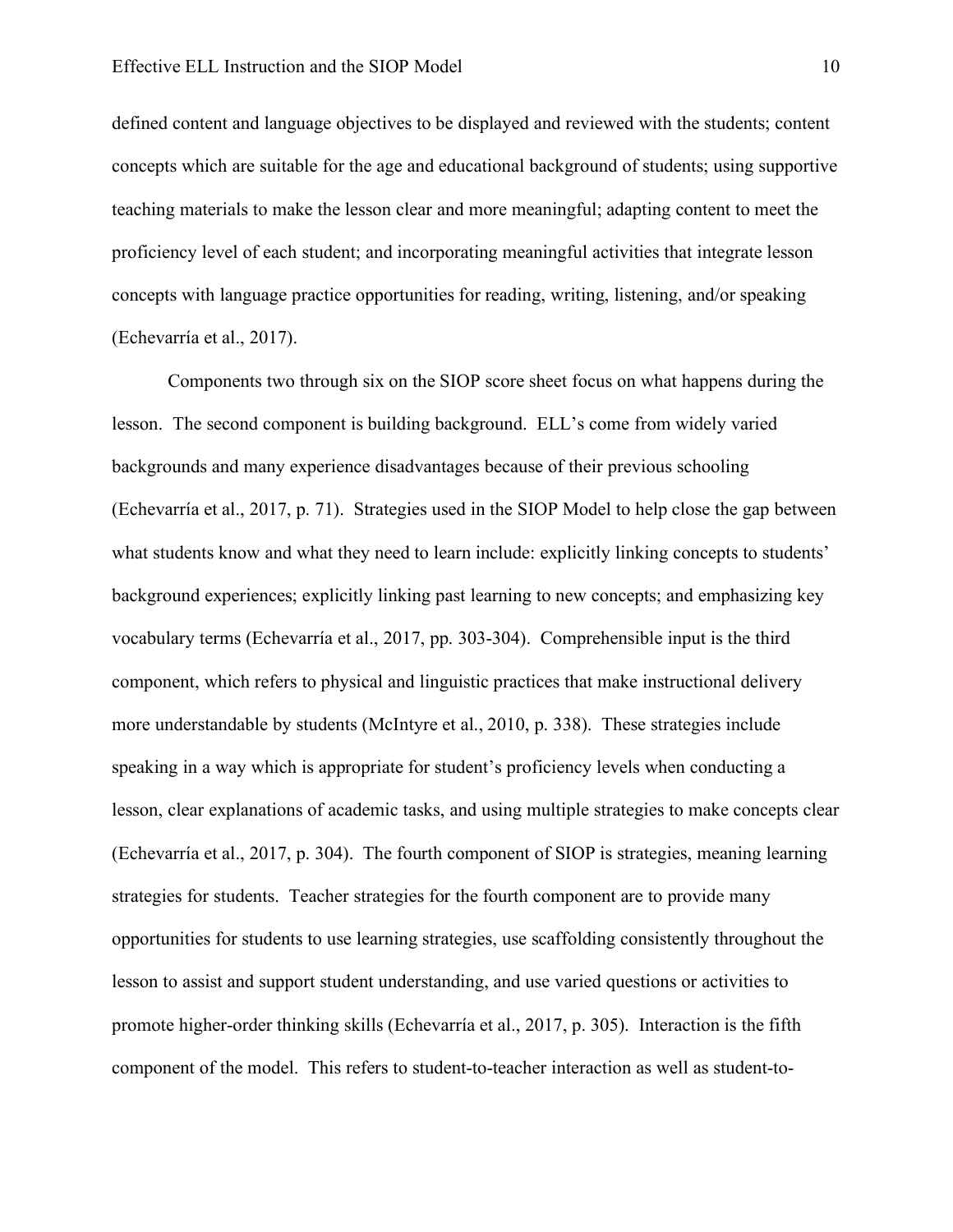#### Effective ELL Instruction and the SIOP Model 11

student interaction. The strategies for facilitating this include providing frequent opportunities for interaction and discussion, which encourage elaborated responses about lesson concepts; grouping students in ways which support language and content objectives of the lesson (whole group, small group, or individual work depending on the goals); allowing students sufficient time to respond; and ample opportunities for students to clarify information in their first language (Echevarría et al., 2017, pp. 305-306). The sixth component of SIOP is practice & application, which includes the following strategies: providing hands-on materials and manipulatives for students to practice using new content knowledge (e.g. having third graders build a simple machine after they learn about the different types and how they work); providing activities for students to apply content and language knowledge in the classroom; and providing activities which require students to use reading, writing, listening, and speaking skills (Echevarría et al., 2017, pp. 306-307).

The final two components of the SIOP Model focus on how well the lesson went was presented by the teacher, and strategies for assessing student progress. Lesson delivery is the seventh component, which includes scoring on the following: content and language objectives were clearly supported by the lesson, there were high levels of student engagement, and the lesson was paced appropriately for the learners (Echevarría et al., 2017, p. 307). The eighth component, review and assessment, includes the following strategies: conducting a comprehensive review of key vocabulary and content concepts, providing students with regular feedback on their work and language use, and assessing student comprehension and learning of all lesson objectives (Echevarría et al., 2017, p. 308).

#### **History and Efficacy of the SIOP Model**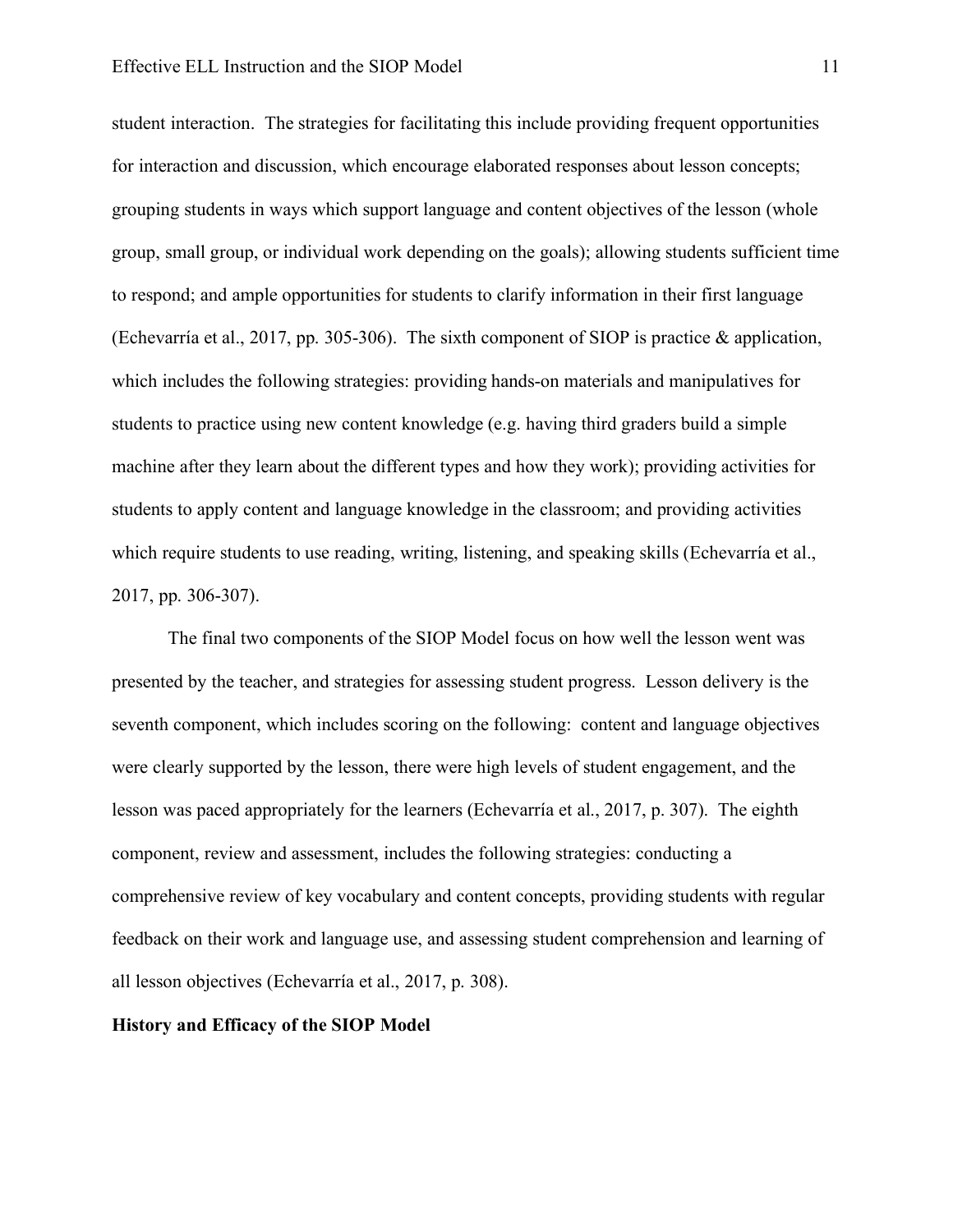The development of the SIOP Model was sponsored by the Center for Research on Education, Diversity, and Excellence (CREDE), which was funded by the U.S. Department of Education from 1996 through 2003. This was part of a larger initiative to assist the nation's diverse student population in achieving academic excellence. Researchers Echevarria, Vogt, and Short (2017) collaborated to identify instructional features of high-quality sheltered lessons with the goal of developing an explicit model of sheltered instruction (Center for Applied Linguistics). The result was a means for an observer to measure the implementation of sheltered instruction, the Sheltered Instruction Observation Protocol. Variations of the model were fieldtested by middle-school teachers over a four-year period, the effects of which were monitored by researchers and lead to the expansion of the SIOP tool to include a lesson planning and delivery approach, which is now called the SIOP Model (Short, D., Echevarria, J. & Richards-Tutor, C. 2011). The Center for Applied Linguistics is currently conducting research on the SIOP Model by facilitating professional development on the SIOP Model and examining the effects of SIOPbased instruction on student achievement in core content areas and in English language development (Center for Applied Linguistics, 2018).

Three subsequent studies grew out of the initial SIOP Model development study, which expanded the scope of research to eventually include measures of implementation fidelity of the SIOP Model as well as the effectiveness of the Model in regard to student achievement. The first of these studies, incorporated the use of a five-point scale by which to measure the implementation of each of the 30 instructional features of the SIOP Model (Short, Echevarria  $\&$ Richards-Tutor, 2011, p. 365). This has remained the means for measuring the fidelity of SIOP Model implementation. The researchers, Echevarria, Short, and Powers (2006), wanted to know if there were significant differences in achievement data between students who received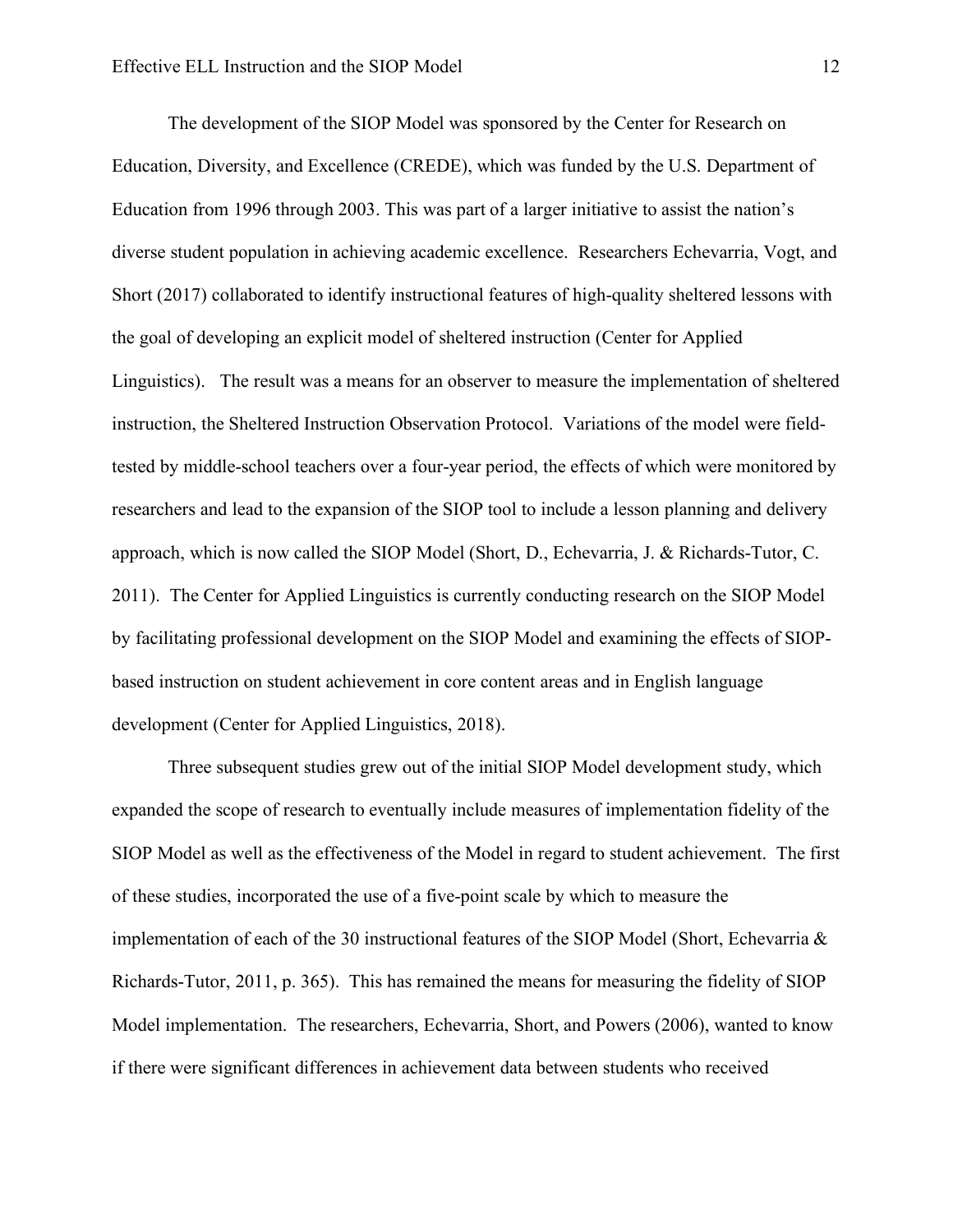instruction from teachers who had been trained to implement the SIOP model and students who received instruction from teachers who were not trained to implement the model. This quasiexperimental study included 19 teachers who had received training for the SIOP model and four comparison teachers. The Illinois Measurement of Annual Growth in English (IMAGE) reading and writing assessment was used to measure academic literacy for the 1998-1999 school year. The purpose of this test is to accurately assess English language proficiency in students who have been identified as Limited English Proficient (Illinois State Board of Education, 2004, p. 1). A pre-test and post-test were administered to participants who were ELLs in grades 6-8 sheltered classes. The findings revealed students who had received instruction from teachers who had trained in the SIOP model made gains over the comparison group in all five areas of the test, three of which showed statistical significance (Short et al. 2011, pp. 365-367).

To expand upon these findings another quasi-experimental study was conducted which measured the effects of the SIOP Model on middle-school and high-school students' academic achievement, as well as assessing the SIOP Model teacher training offered in the 2004-05 and 2005-06 school years (Short et al. 2011, p. 367). Short, Fidelman, and Louguit (2012) wanted to know if ELLs receiving instruction from teachers who received training for the SIOP model showed significant gains on standardized tests as compared to ELLs with teachers who did not receive training for the SIOP model. They also wanted to find out how well teachers implemented the SIOP model after receiving professional development in SIOP over the course of two years (Short et al., 2011, p. 367). Academic literacy achievement was measured using the IDEA Language Proficiency Tests (IPT), which are aligned to teaching English to speakers of other languages (TESOL) standards. Participants of the study were secondary school teachers and students located in two demographically similar New Jersey school districts (Short et al.,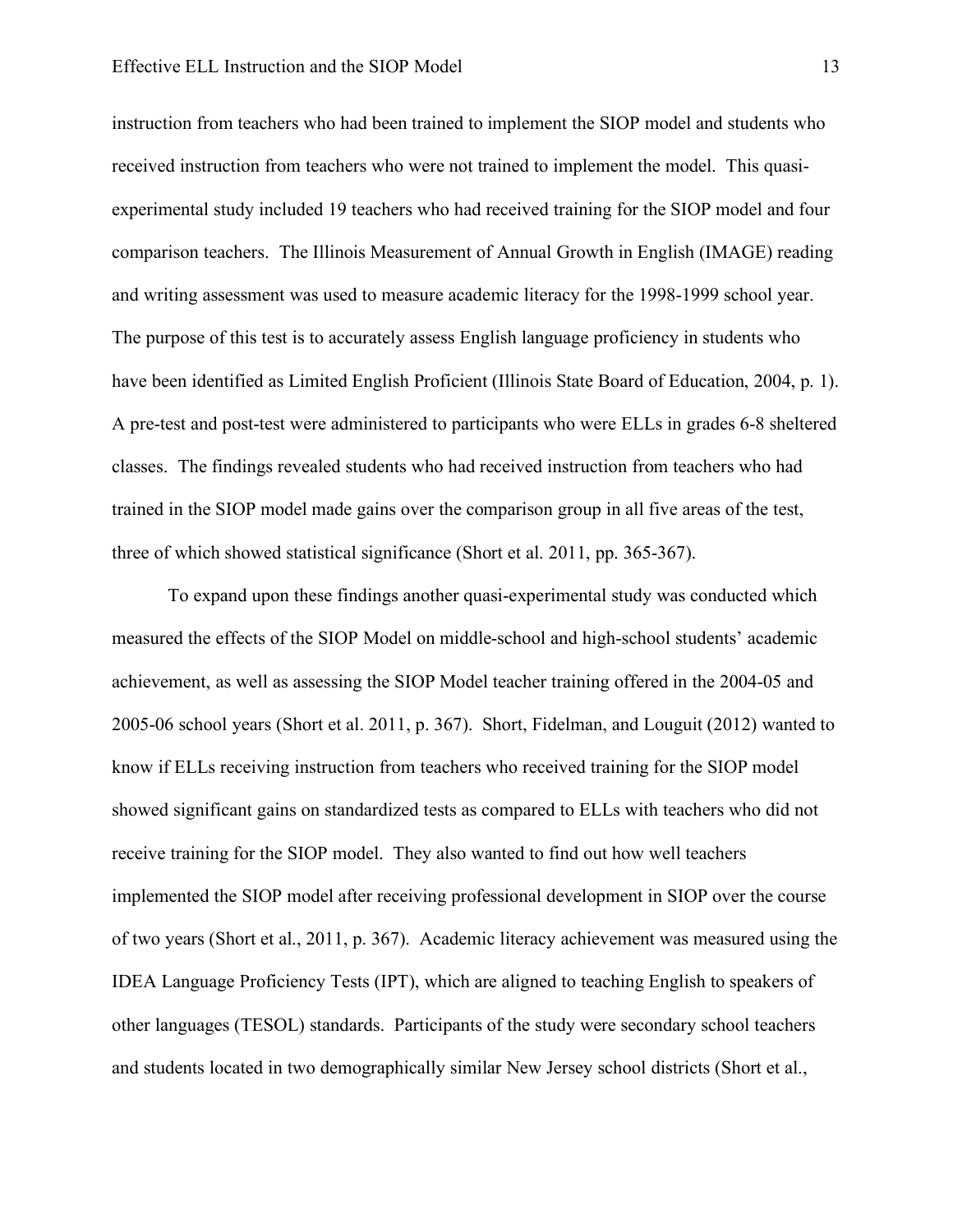2011, p. 368). The results of the research show teachers who received professional development in the SIOP Model implemented more features than comparison teachers, showing significantly higher levels of implementation after the second year of sustained training. For this reason, student data from the second year of the study were used to measure English language achievement. Students who received instruction from SIOP teachers in the second year had significant gains over the comparison group in oral proficiency level, writing proficiency level, and total proficiency level (Short et al., 2011, pp. 370-371). SIOP students displayed gains in reading proficiency as well, although not significantly more than the comparison group. This indicated that receiving instruction from SIOP-trained teachers had a positive impact on ELL students' English language achievement (Short et al., 2011).

The final study in this series built upon previous research by expanding the program to include an experimental design, a focus on middle-school science, investigation into the time necessary for teachers to become effective implementors of the SIOP Model, and the participation of native English speakers and former ELLs to be used in the analysis. It was conducted by researchers at California State University Long Beach, the Center for Applied Linguistics, and the University of Houston (Echevarría, Richards-Tutor, Chinn & Ratleff 2011). It was sponsored by the Center for Research on the Educational Achievement and Teaching of English Language Learners (CREATE) and funded by the US Department of Education. This time, researchers wanted to know what effects the SIOP model had on acquisition of academic language and science concepts among English language learners in middle-school science classrooms (Short et al. 2011). The project was developed in two phases. In the first phase a pilot study was conducted in order to modify science units to incorporate the SIOP model. The second phase was a randomized study of eight middle schools within the same district of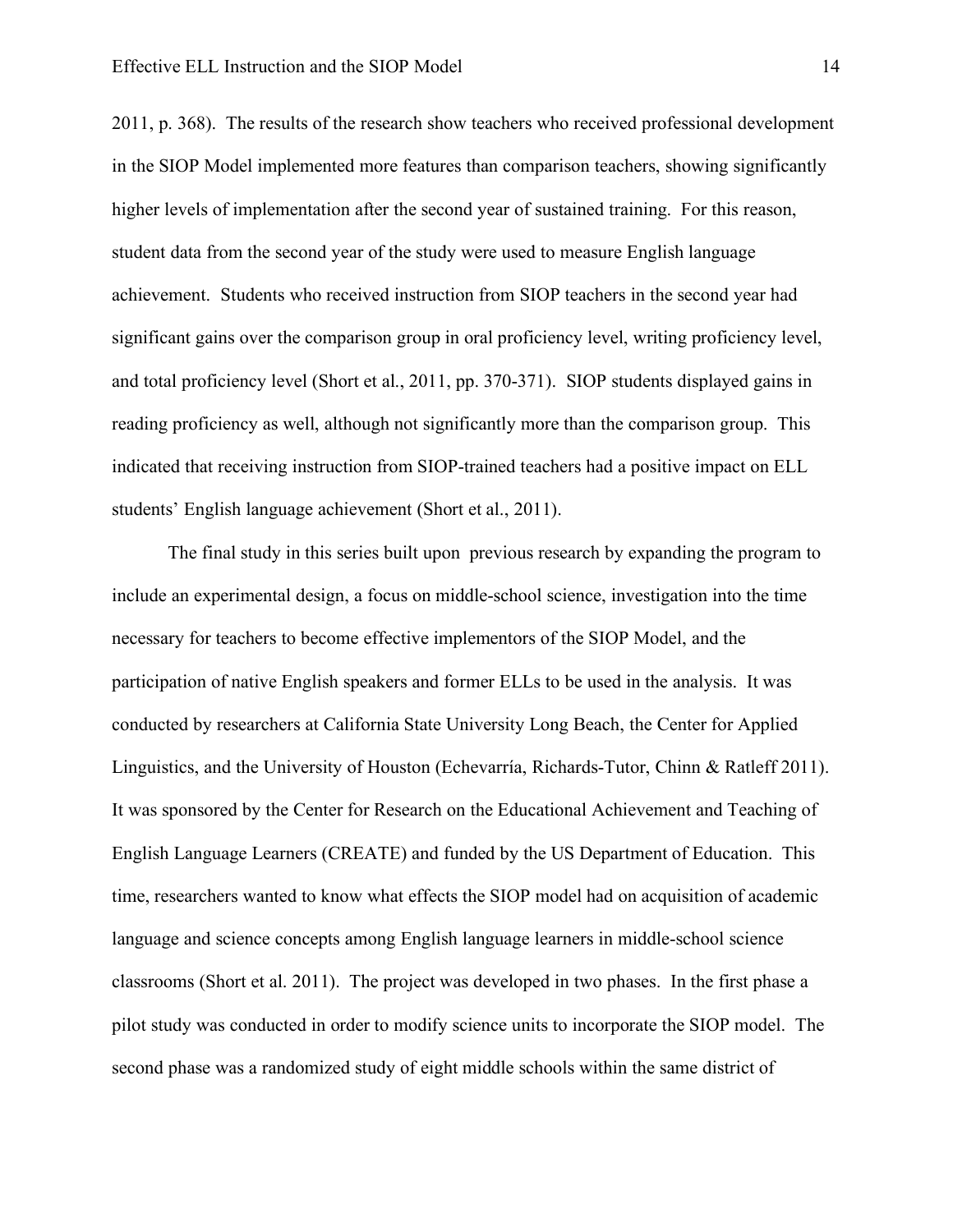southern California, all with moderate to large percentages of ELLs. Teachers in five of the schools received instruction for the SIOP model and were given the modified SIOP science units to use. The other three schools served as the control group and teachers did not receive instruction or units for the SIOP model. Students receiving instruction from both groups of teachers completed a pre-test of the Center for Research on the Educational Achievement and Teaching of English Language Learners (CREATE) science language assessments at the beginning of each unit. These results were compared to post-test scores for both groups in order to measure growth in language acquisition specific to science content being taught. The results of the study show students who received instruction from teachers who had undergone training for the SIOP model showed higher levels of achievement for the essay and non-essay portions of the assessment than students in the control group but not to a significant degree (Short et al. 2011). The researchers also found that not all teachers who received training for the SIOP model had implemented it with fidelity. Students who received instruction from high-level implementors of the SIOP model scored significantly better on the post-assessments than students who did not receive instruction from teachers trained with the model, which suggests a positive correlation between implementation fidelity of the SIOP Model and student achievement outcomes for standardized language assessments (Short et al. 2011).

#### **Effective ELL Instruction**

Recent studies have identified the integration of language, literacy, and content to be helpful for developing English Language Learners (ELL) literacy skills. Calderón, Slavin, and Sánchez (2011) state the ultimate goal for students who are learning English as a second language is to become proficient both in English and in core content; meaning ELLs have to learn English while at the same time mastering the grade level academic content required by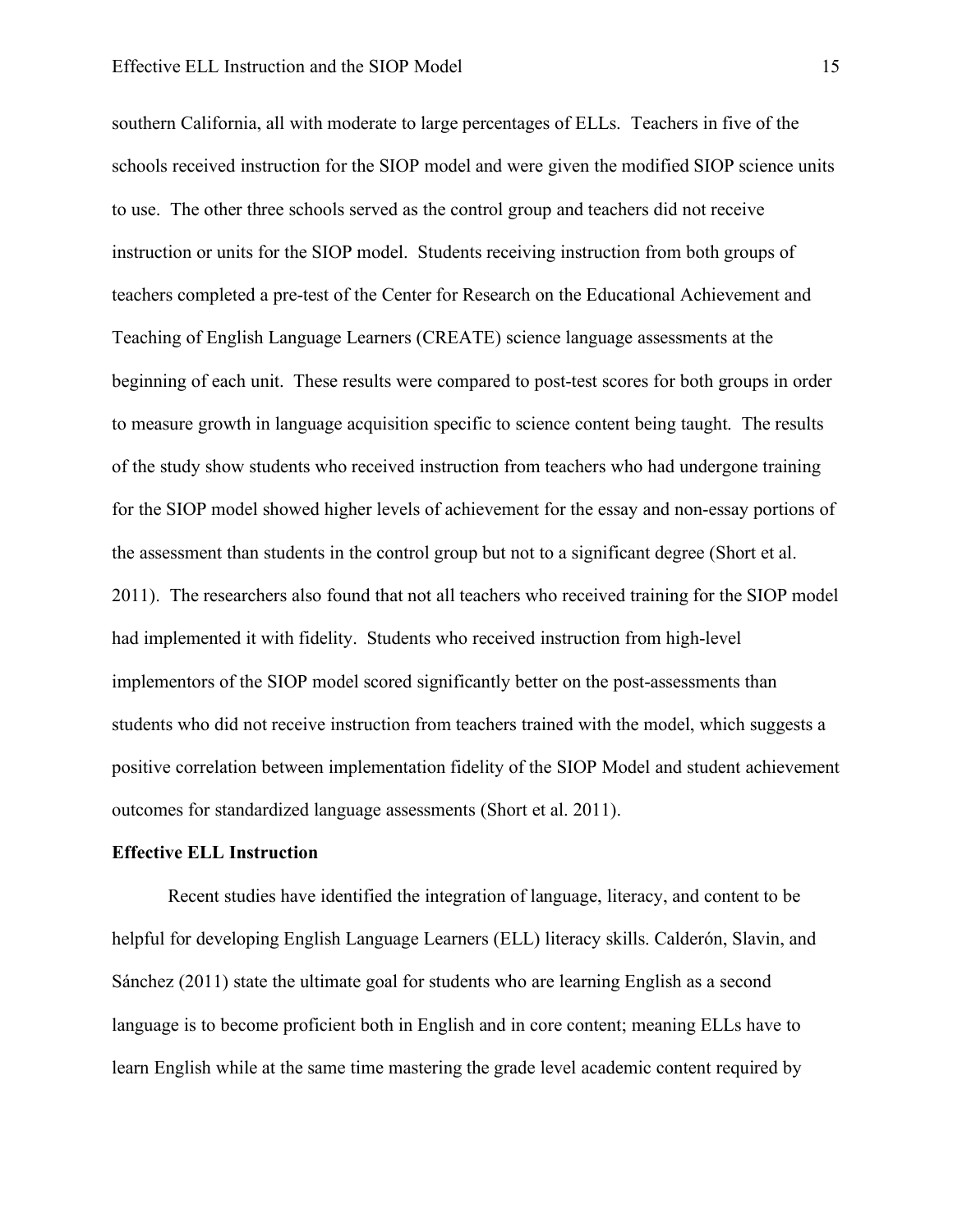#### Effective ELL Instruction and the SIOP Model 16

state standards. However, despite the rising population of students learning English as a second language, school districts are not prepared to meet the needs of ELLs. The resulting achievement gap between native and non-native English speakers persists, sometimes through multiple generations. In their review of prior research, Calderón et al. (2011) emphasize the importance of content vocabulary accompanied by explicit comprehension strategy instruction, discussion beyond the text to develop language comprehension skills, writing to strengthen knowledge of vocabulary, technology as a tool to support learning, and formative assessments to track progress and understand the needs of the learner. They suggest these strategies would accelerate the rate at which students learn English as a second language, therefore offering a more efficient way to teach English as a second language.

To gain a deeper understanding of language acquisition Dixon, et al. (2012) assessed research contributions on the subject of second language learners and teachers from the perspectives of foreign language educators, child language researchers, sociocultural researchers, and psycholinguists. Five questions frame their research to address: 1) what are the optimal conditions for second language acquisition; 2) characteristics of excellent or unsuccessful second language learners; 3) characteristics of excellent or unsuccessful second language teachers; 4) reasonable expectations for speed and accomplishment for second language learners of different ages; and, 5) if information generated by the four research perspectives has influenced the formulation of educational policies for second language learners (Dixon et al., 2012). Optimal conditions for second language acquisition include a strong literacy connection at home, frequent exposure to book reading, and the amount of time devoted to second language learning instruction, among others (Dixon et al., 2012). Characteristics of instructional models structured specifically for second language learners were found to influence outcomes of language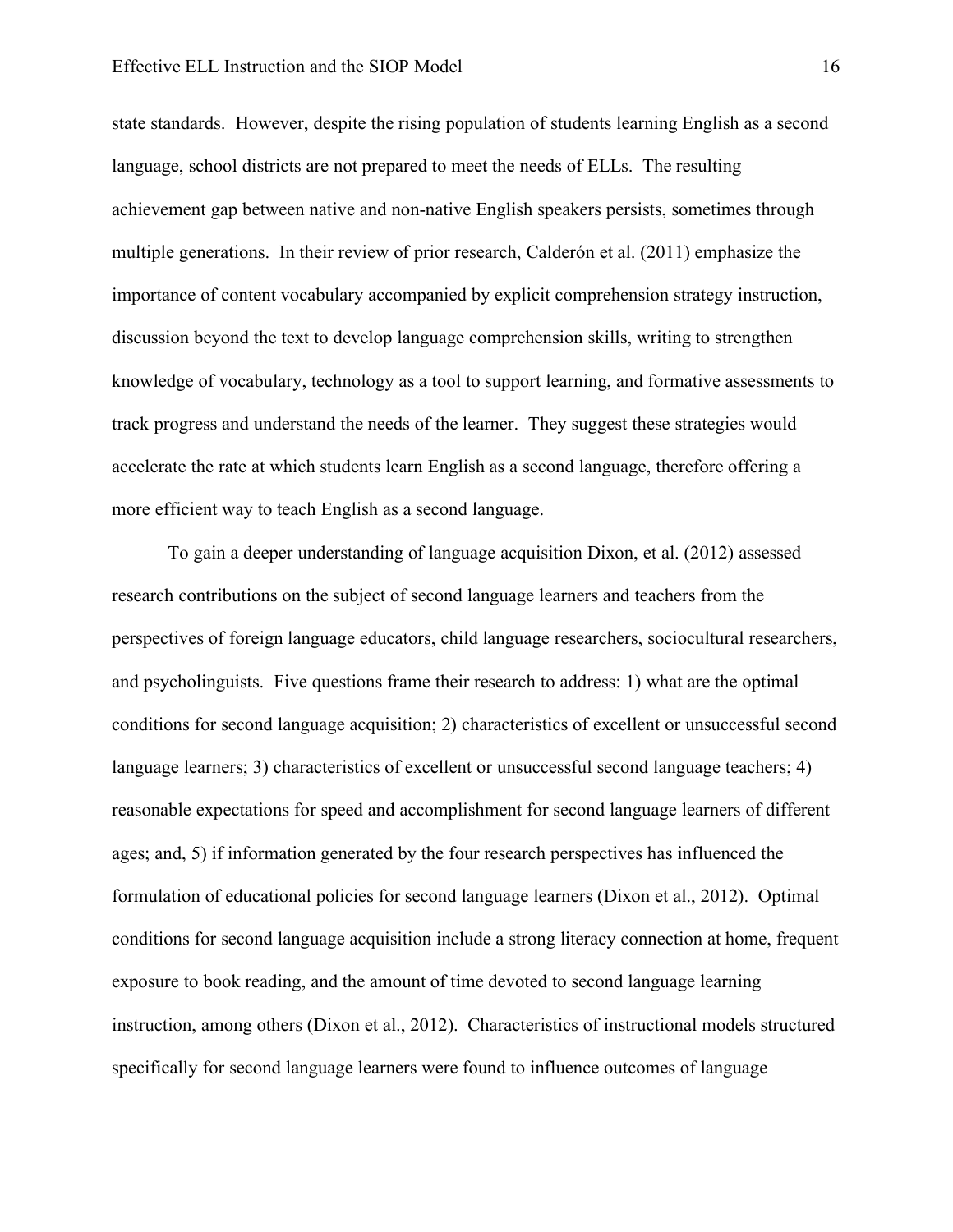acquisition as well. As an example of this, Dixon et al. (2012) cited research on the SIOP model by McIntyre et al. (2010). Individual learners' aptitudes for learning a second language as well as motivation to learn the language were the characteristics found to have the most significant relationship to second language acquisition outcomes for students (Dixon et al., 2012). Attributes of successful teachers include proficiency in the second language being taught to students, a desire to teach well, organized classroom instruction, and a certain degree of proficiency in students' first language. Although there are some emergent themes in successful teacher characteristics, Dixon et al. (2012) suggest more research should be done from a sociocultural perspective to provide a balance of viewpoints.

#### **Training and Sustaining the SIOP Model**

Short (2013) provides a guide for districts to implement effective sheltered instruction training for in-service teachers. She proposes the rigor of teacher professional development should mirror increasingly rigorous academic achievement expectations for students. Seven elements are identified as being necessary for rigorous professional development: 1) Using empirically validated intervention focused on the knowledge and skills teachers need to work with English learners; 2) Give teachers time to get good at it; 3) Design the program to be jobembedded in both presentation and practice; 4) Provide plenty of support; 5) Explain the theories that undergird the intervention; 6) Engage the school administration; and 7) Employ a means to measure teacher implementation (Short, 2013, pp. 121-125). The SIOP model is used as the example for each of these elements.

McIntyre, Kyle, Chen, Munoz, and Beldon (2010) conducted a study to find out if training teachers to use the SIOP model was directly benefiting students. They examined reading achievement of elementary ELLs in classrooms in which teachers implemented to SIOP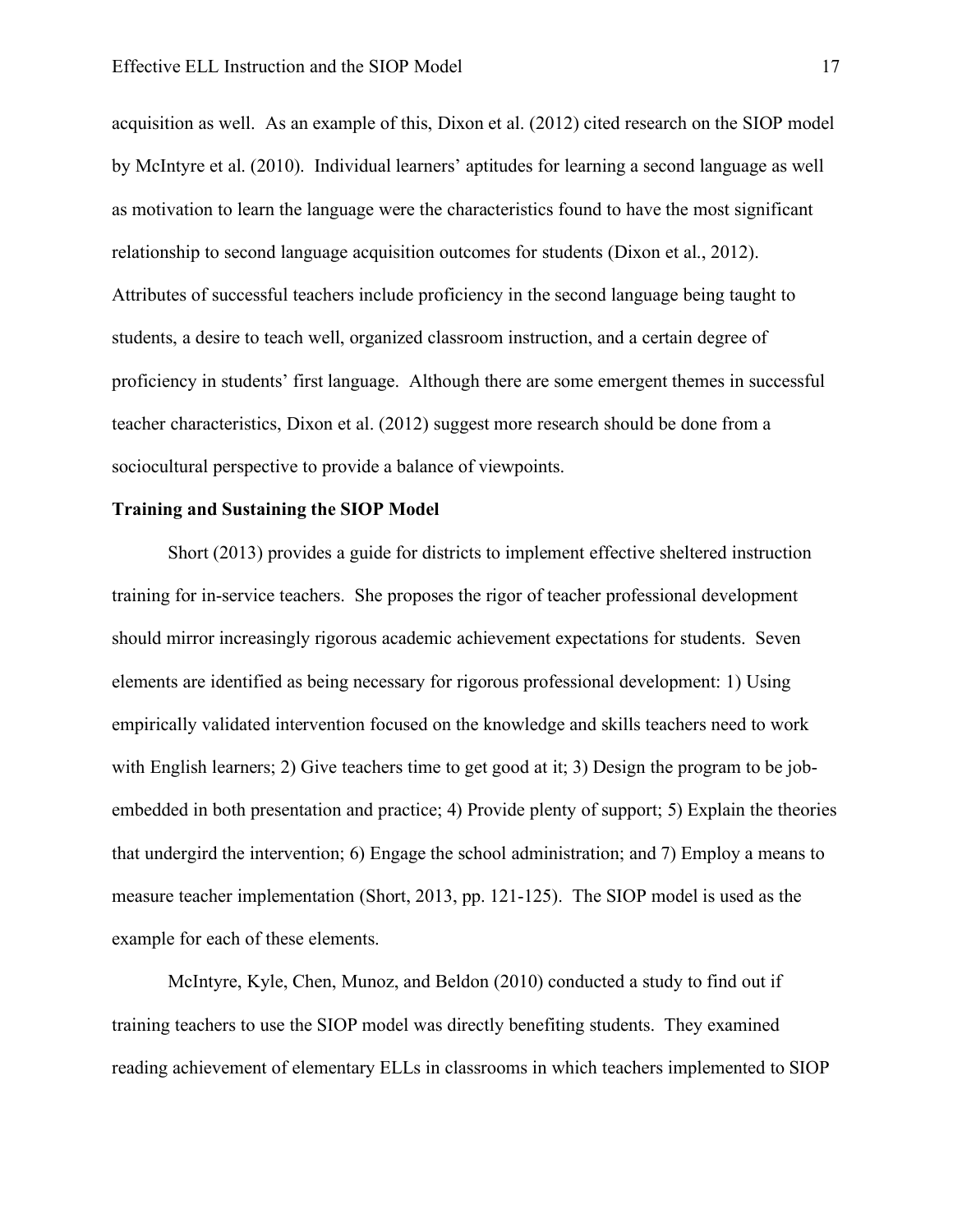model of instruction compared to students of teachers who had not received instruction in the model (McIntyre et al., 2010, p.342). Twenty-three teachers participated in this study, ranging from kindergarten to upper elementary grades; however, 18 of them taught in grades 3 through 5. Participants varied widely in teaching experience (McIntyre et al., 2010). The professional development, which took place over the course of 18 months, focused on one of the eight components of SIOP at a time. For example, one workshop would go in depth for building background, while the next would focus on comprehensible input. Lesson plan examples showcased how the different components of the model worked together. Teachers who participated in the training were observed and evaluated both before and after receiving the training.

Of the twenty-three teachers participating in the study only seven teachers were found to have implemented the SIOP program with fidelity in their classes. Student achievement was only measured in these seven classrooms, with a total of 50 students. The target sample of 50 students was matched against 59 students whose teachers who did not participate in the training. The reading portion of the Predictive Assessment Scales (PAS) test was used to measure student achievement. McIntyre et al. (2010) found student scores to represent a significant difference in ELL student achievement for classes receiving the fully implemented SIOP model, versus those students not served by the model at all. Using pre- and post-PAS tests of reading comprehension with a paired-sample *t*-test, McIntyre et al. (2010) found that the SIOP treatment group made a 5.28 simple linear gain in test scores while the control group had a loss of .80. Although, less than a third of teacher participants in this study fully implemented the SIOP model, McIntyre et al. (2010) noted all participants did grow in their ability to implement the SIOP model to some degree as a result of the trainings.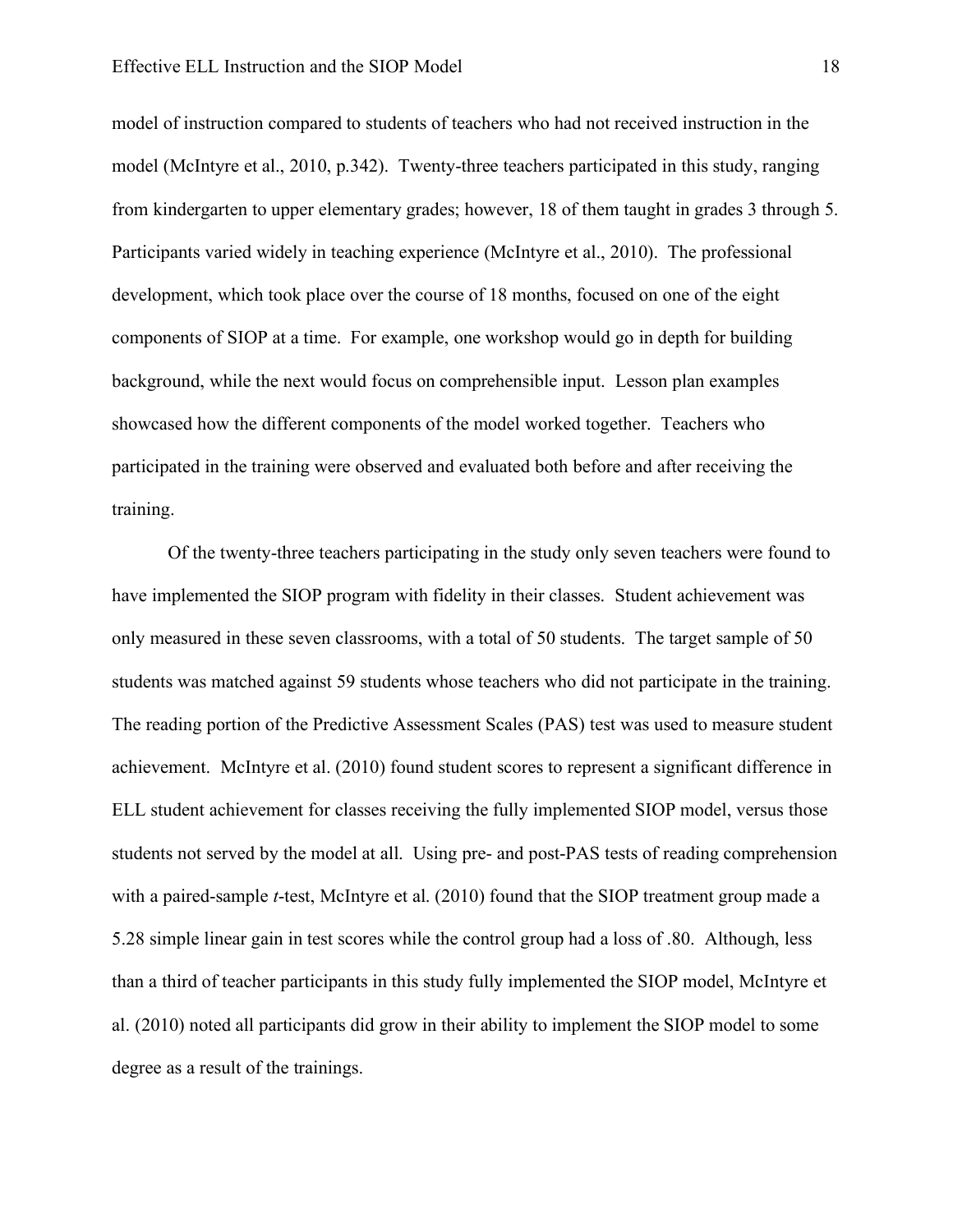Once teachers have been trained to implement the SIOP model, the goal becomes sustaining the practice of using SIOP. Short (2013) suggests ongoing professional development is essential for the success of any program. In order for teachers to demonstrate implementation fidelity with SIOP, Short (2013) states teachers must be allowed the time they need to adapt to and learn about the SIOP model as part of their regular workday. In a separate study, Short et al. (2011, p. 379) found teachers with SIOP training need 1-2 years of support to become effective implementers. Teachers must receive the support they require from administration in order to effectively sustain the SIOP model. Support from administration can come in many forms, including instructional coaches, learning communities, and book study groups (Short, 2013).

#### **Methodology**

I wanted to know how the SIOP model holds up to current research. Doing a content analysis of existing studies on teaching subject matter to ELLs provided me an efficient method of selecting the most effective strategies that I could locate. I followed the recommendations made by Shanahan (2000) for conducting synthesis research. These included the identification and selection of valid and trustworthy studies, as well as the development of a rigorous system of data collection and analysis (Shanahan, 2000). The studies included in the content analysis were readily available through the University of Mary Washington library databases (Bowen, 2009). Utilizing existing independent studies also made it possible to cover a variety of locations, subjects, professional development programs, and teaching strategies (Bowen, 2009).

To address my research question, I followed procedures recommended by Drisko and Maschi (2015) to conduct a qualitative content analysis of selected scholarly articles as compared to the SIOP manual (Echevarria et al., 2008). I utilized critical case sampling in my selection of independent research studies. Critical cases are those which provide "particularly valuable perspectives and insights" (Drisko & Maschi, 2015, p.99). With this as my goal, I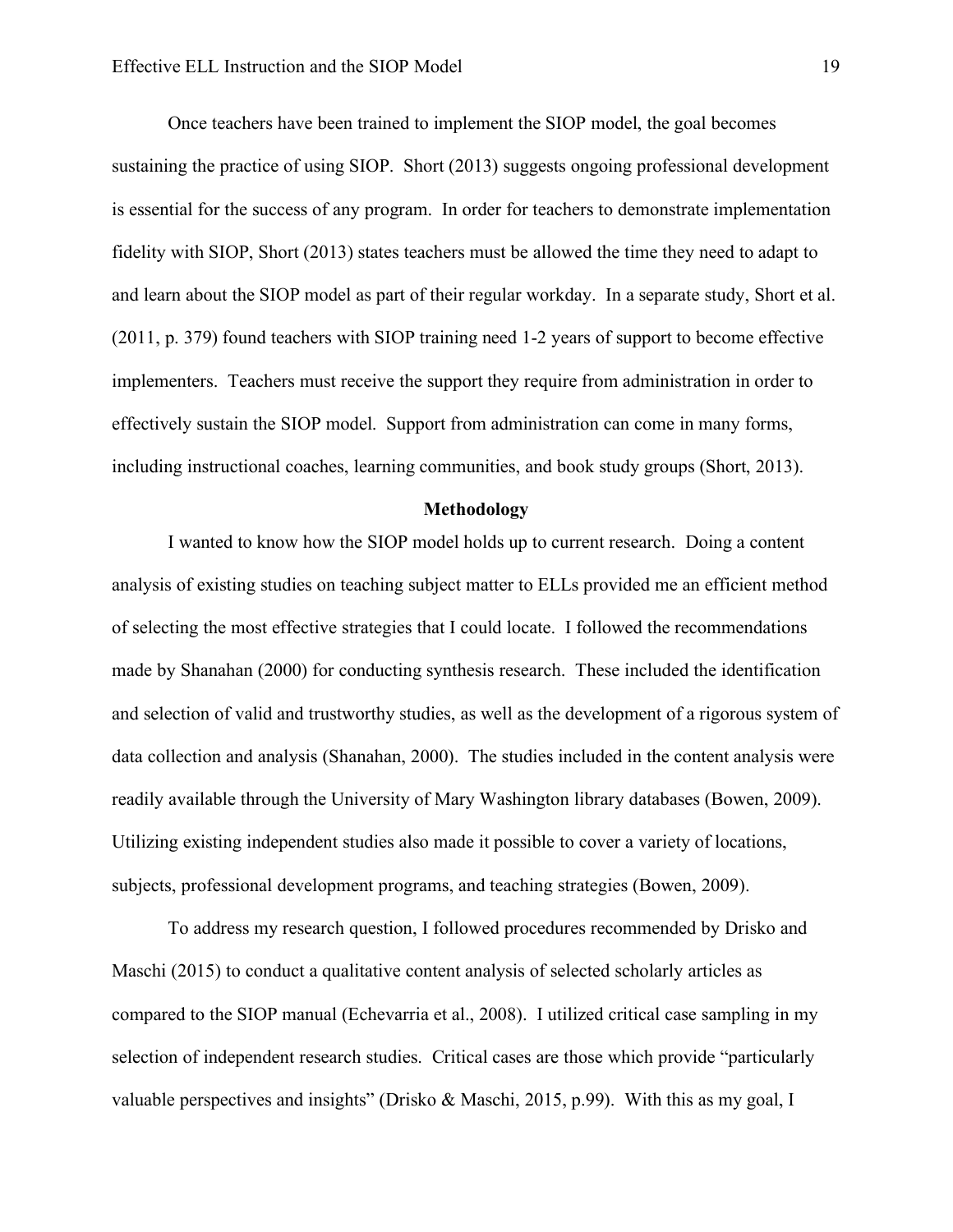#### Effective ELL Instruction and the SIOP Model 20

selected studies representing a variety of teaching strategies which produced statistically significant gains in student output as compared to a control group. I selected scholarly journal articles reporting original research to use in my analysis by searching databases such as ERIC, Education Research Complete and Education Full Text, using the key terms: English language learners, sheltered instruction, English as a second language, academic language, and literacy outcomes. I selected 7 of the most recently published peer-reviewed education studies, looking specifically at ELL instructional methods for teaching academic language that the research demonstrates are most effective. The studies included are of K-12 ELLs in content area classrooms and measure progress by assessment while using a comparison group. The selection criteria provided me with relatively current studies that focus on assessing ELL student academic language learning outcomes. I focused on effectiveness of instruction methods in the research so that I could draw direct comparisons to the SIOP instructional model.

I immersed myself in the selected materials in order to gain understanding of the study as a whole, and identified emergent themes (Drisko & Maschi, 2015, p.102). For the analysis, I used a coding frame with thematic categories such as setting, subjects, methodology, treatment, and process. These are among the seven categories for classifying study features recommended by Shanahan (2000), which I used with the intention of limiting researcher bias in my own analysis. The qualitative themes for the coding frame include key concepts identified through a review of the literature, including but not limited to: Teacher training (Short, 2013), formative assessment (Calderon et al. 2011), and implementation fidelity (McIntyre et al. 2010). Subcategories were recorded within each theme in order to identify nuance among the data set (Drisko & Maschi, 2015). These are the data I used to compare my analysis of the literature to the SIOP instructional model (Echevarria et al. 2008).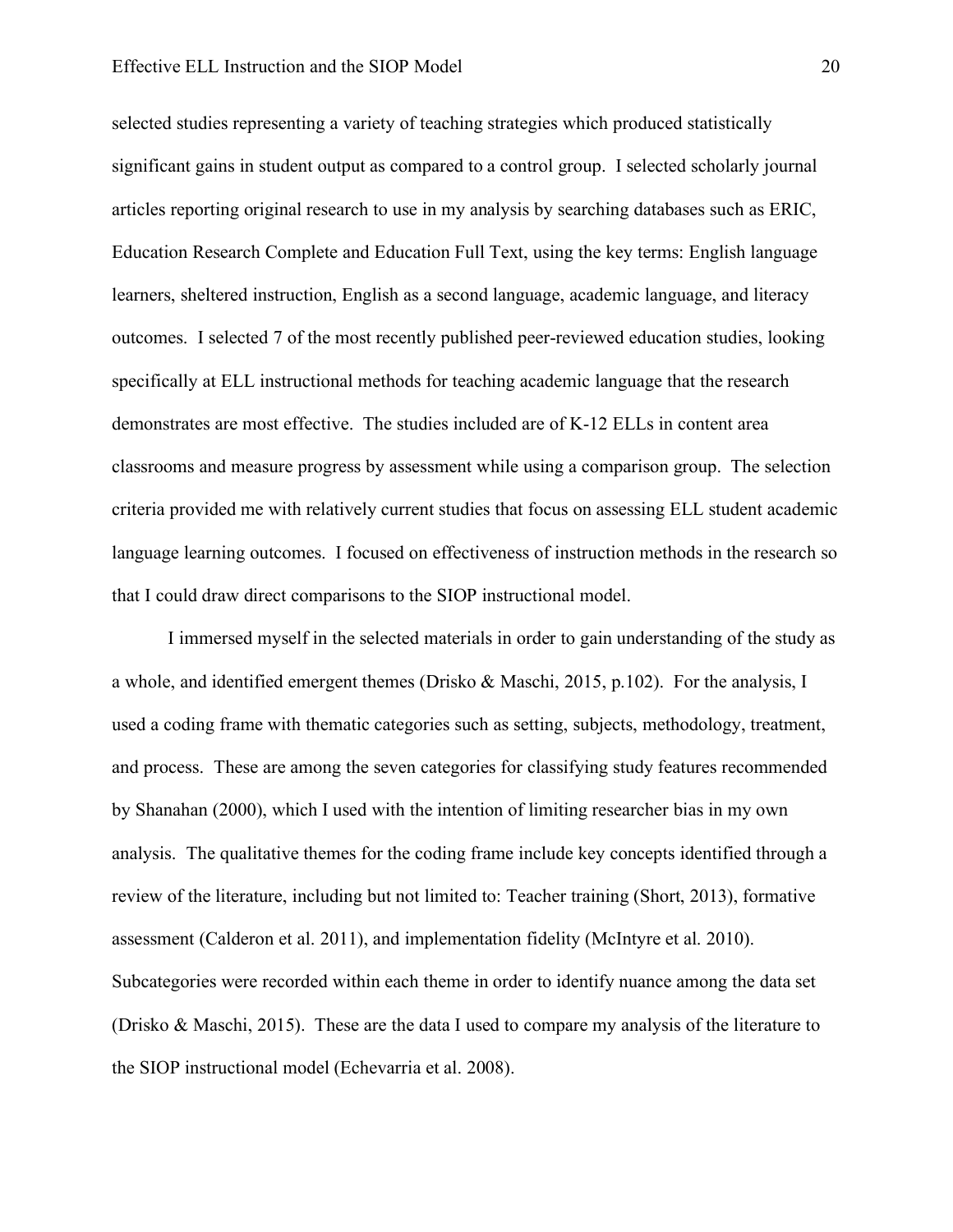## **Research Question**

How does the SIOP teaching model compare to what independent research says are the most effective strategies for teaching academic language to ELL students?

#### **Data Collection and Analysis**

The following study characteristics (Shanahan, 2000) were coded as subdomains, and aided in selection of articles to be used in the content analysis: report identification, subjects, setting, methodology, treatment, process, and effect size. Each article was coded for study features in order to 1) ensure the studies included met the criteria for selection, and 2) identify themes across the literature to be coded. The subdomains of study features were not directly used in the analysis of the SIOP model, however, the themes and subdomains derived from the study features were. I began the process of data collection by identifying themes found in my literature review including, but not limited to, classification of study characteristics (Shanahan, 2000), implementation fidelity (Short, Echevarría & Richards-Tutor, 2011), professional development (Short et al., 2011), (Short, 2013), ESL strategies (Calderón et al., 2011), and optimal conditions for second language acquisition (Dixon et al., 2012). Subdomains within themes were established through review of the seven research studies included in the content analysis. These included subdomains such as comprehensible input (McIntyre et al., 2010), questioning strategies (Tong et at., 2014), and scaffolding (August et al., 2018). Once the 8 major themes and 42 subdomains were identified, I used them to code the methods and results of selected research studies. I analyzed the coded data by looking for patterns, such as identifying domains and subdomains which applied to all studies and identifying subdomains which were drawn from the literature review, but not coded for in the studies used. This is the information I used to guide my comparison of the research to the SIOP model.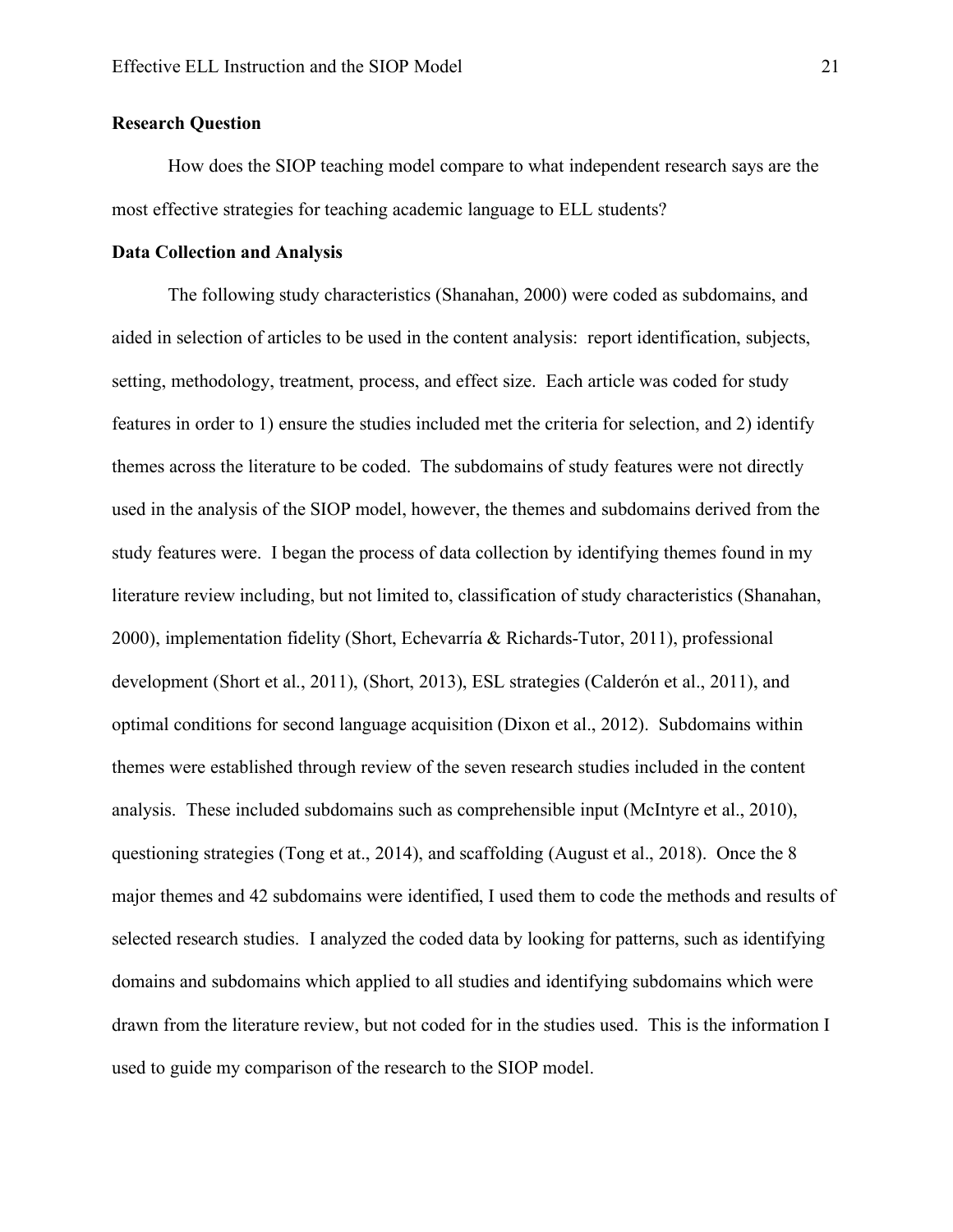# **Coding Framework**

Theme Subdomain

- (1) Study Features
- (10) Report Identification
- (11) Subjects
- (12) Setting
- (13) Methodology
- (14) Treatment
- (15) Process
- (16) Effect Size

### (2) Professional Development

- (17) Teacher Training
- (18) Empirically validated intervention focused on the knowledge and skills teacher need to work with ELLs
- (19) Time to get good at it
- (20) Program is job-embedded in presentation and practice
- (21) Support Provided
- (22) Underlying Theories Explained
- (23) Engage administration
- (24) Employ a means to measure teacher implementation

### (3) Implementation Fidelity

- (25) Fidelity measure
- (26) Interrater agreement
- (4) Formative Assessment
- (27) Review
- (28) Teacher feedback
- (29) Student feedback

(5) ESL Strategies

- (30) Questioning strategies
- (31) Building background
- (32) Opportunities for collaborative group work
- (33) Use of manipulative and realia
- (34) Advanced organizers
- (35) Scaffolding
- (36) Content vocabulary
- (37) Explicit comprehension strategy instruction
- (38) Connecting academic language to content
- (39) Discussion beyond the text
- (40) Opportunities for speaking and writing
- (41) Technology as a support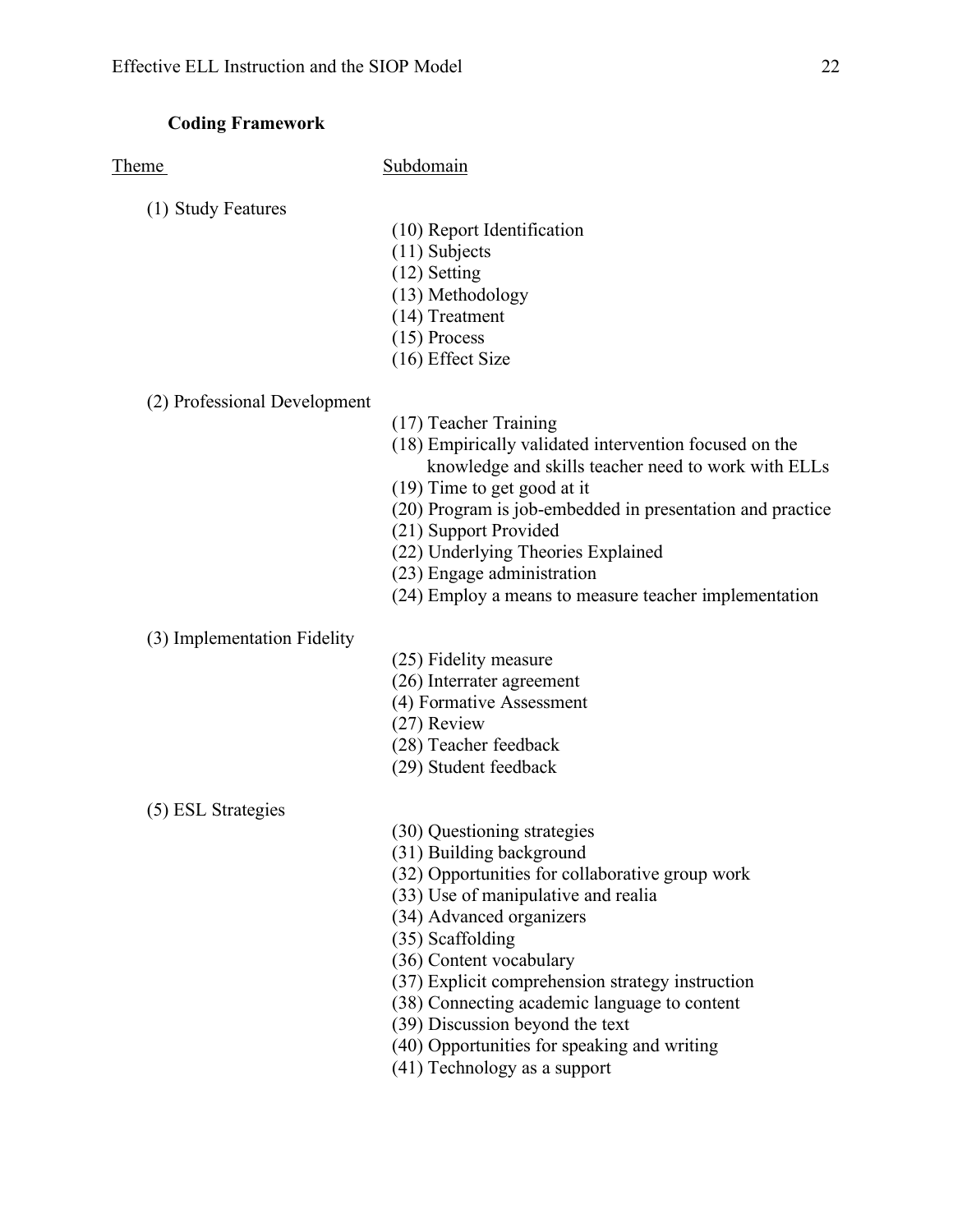(6) Optimal conditions for second language acquisition

- (42) Strong literacy connection at home
- (43) Frequent exposure to book reading
- (44) Time devoted to second language learning

(7) Teacher attributes

- (45) Proficiency in language being taught
- (46) Desire to teach well
- (47) Organized instruction
- (48) Certain degree of proficiency in student L1

(8) Lesson Attributes

- (49) Align with state and/or national standards
- (50) Include activities that require higher-order thinking
- (51) Preparation
- (52) Comprehensible Input

When analyzing the coded data, I was able to see that five of the seven studies included some form of professional development for teachers in the treatment group. Of those five studies, all employed a means to measure teacher implementation of the intervention or model, and four included in-person teacher training as part of the professional development. The SIOP model employs a 0-4 scale to score each of the 30 features and offers professional development opportunities for training on the model, as well as a manual which provides detailed descriptions and examples of the 30 features.

Next, I analyzed the subdomains for the implementation fidelity theme and found all seven studies included some form of fidelity measure, however, only five of them established interrater agreement. The SIOP model explains that establishing inter-rater reliability is an important part of implementing the model effectively (Echevarría et al., 2017, p.278).

Four of the seven studies included teachers providing feedback to students. Correspondingly, **"**regular feedback provided to students on their output (e.g., language, content, work" is a feature of the SIOP model included as part of the Review and Assessment component.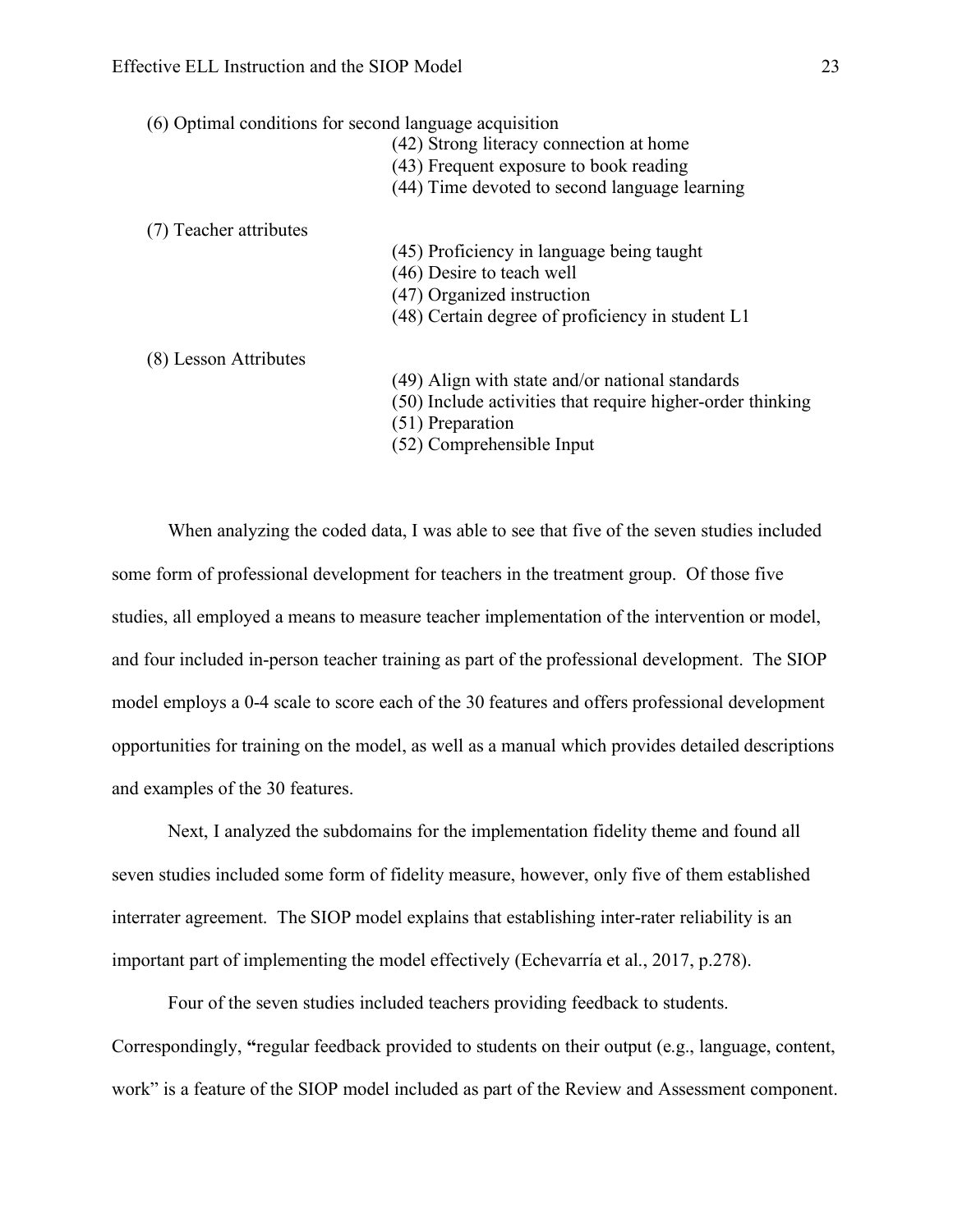ESL Strategies identified by the research studies, and coded for as subdomains, include questioning strategies, building background, opportunities for collaborative group work, use of manipulatives and realia, advanced organizers, and scaffolding. The SIOP model includes features which specifically address each of the following strategies: a variety of questions or tasks that promote higher-order thinking skills, building background, grouping configurations, interaction, hands-on materials and/or manipulatives provided for students to practice using new content knowledge, and scaffolding techniques. Only the subdomain for scaffolding was coded for in all 7 studies. While the subdomain, advanced organizers, is not explicitly addressed by any feature of the model it could be interpreted as an "opportunity for students to use a learning strategy", which is reflected in feature 13 of the SIOP (Echevarría et al., 2017).

Of the six subdomains identified for efficiency in teaching English as a second language (later renamed as ESL Strategies II), content vocabulary, explicit comprehension strategy instruction, connecting academic language to content, opportunities for speaking and writing, and technology as a support were coded for (Calderón et al., 2011). Content vocabulary and opportunities for speaking and writing were coded for in all seven studies. By contrast, discussion beyond the text was the only subdomain not coded for in any of the studies. The SIOP model includes the following features which reflect the above strategies: key vocabulary emphasized, activities provided for students to apply content and language knowledge in the classroom, activities integrate all language skills, and supplementary materials used to a high degree, making the lesson clear and meaningful (e.g., computer programs, graphs, models, visuals). Explicit comprehension strategies are not a feature included in the SIOP model.

Under the theme of optimal conditions for second language acquisition, time devoted to second language learning was the only subdomain to be coded for in all seven research studies.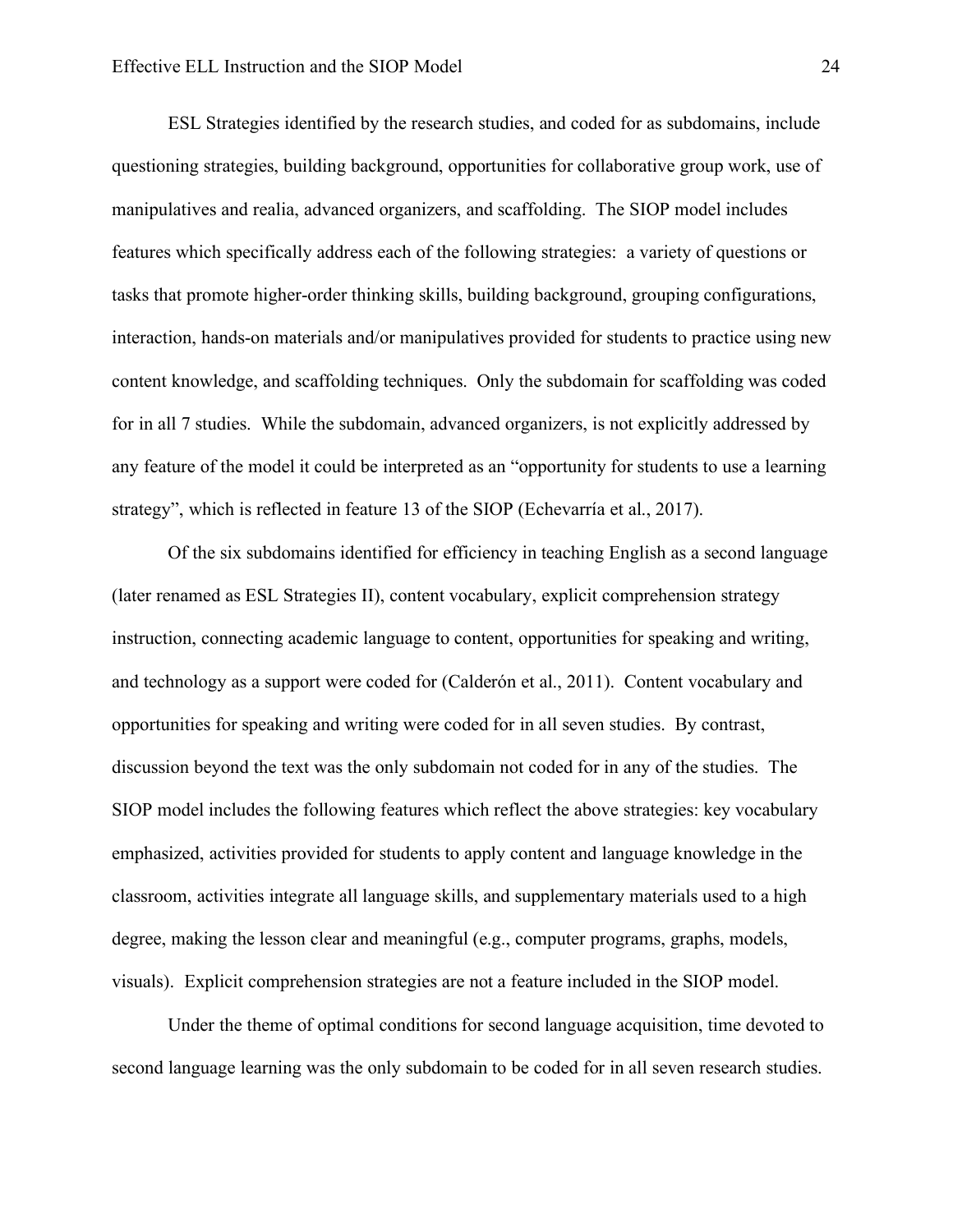The SIOP model includes language objectives as a feature, which is supported by other language learning specific features such as feature 22 in the practice and application component of the model: activities integrate all language skills. It should be noted that there is not time exclusively devoted to second language learning in this model.

All four subdomains of teacher attributes (proficiency in language being taught (45), desire to teach well (46), organized instruction (47), and certain degree of proficiency in L1 (48)) were coded for at least once. However, organized instruction was the only subdomain that was coded for each of the seven studies. The lesson preparation component of the SIOP model directly addresses organization of the lesson before instruction and the lesson delivery component addresses execution of the lesson.

Finally, I analyzed the coded data for lesson attributes. These were subdomains that emerged from the studies themselves and not the literature review. Two of the four subdomains, preparation and comprehensible input, were coded for in all 7 studies. The lesson preparation component of SIOP consists of 6 features which address preparation, and the comprehensible input component includes 3 features.

#### **Findings and Conclusions**

Five of the studies used some form of professional development, and all seven utilized a measurement of implementation fidelity for the intervention being administered. Professional development and fidelity measures are not included as features on the SIOP score sheet; however, they are both integral to the model as whole. These findings suggest that professional development and fidelity measures are important factors in successfully implementing the SIOP model. Components of the SIOP model in which all features are reflected in the coding used for this content analysis include Lesson Preparation,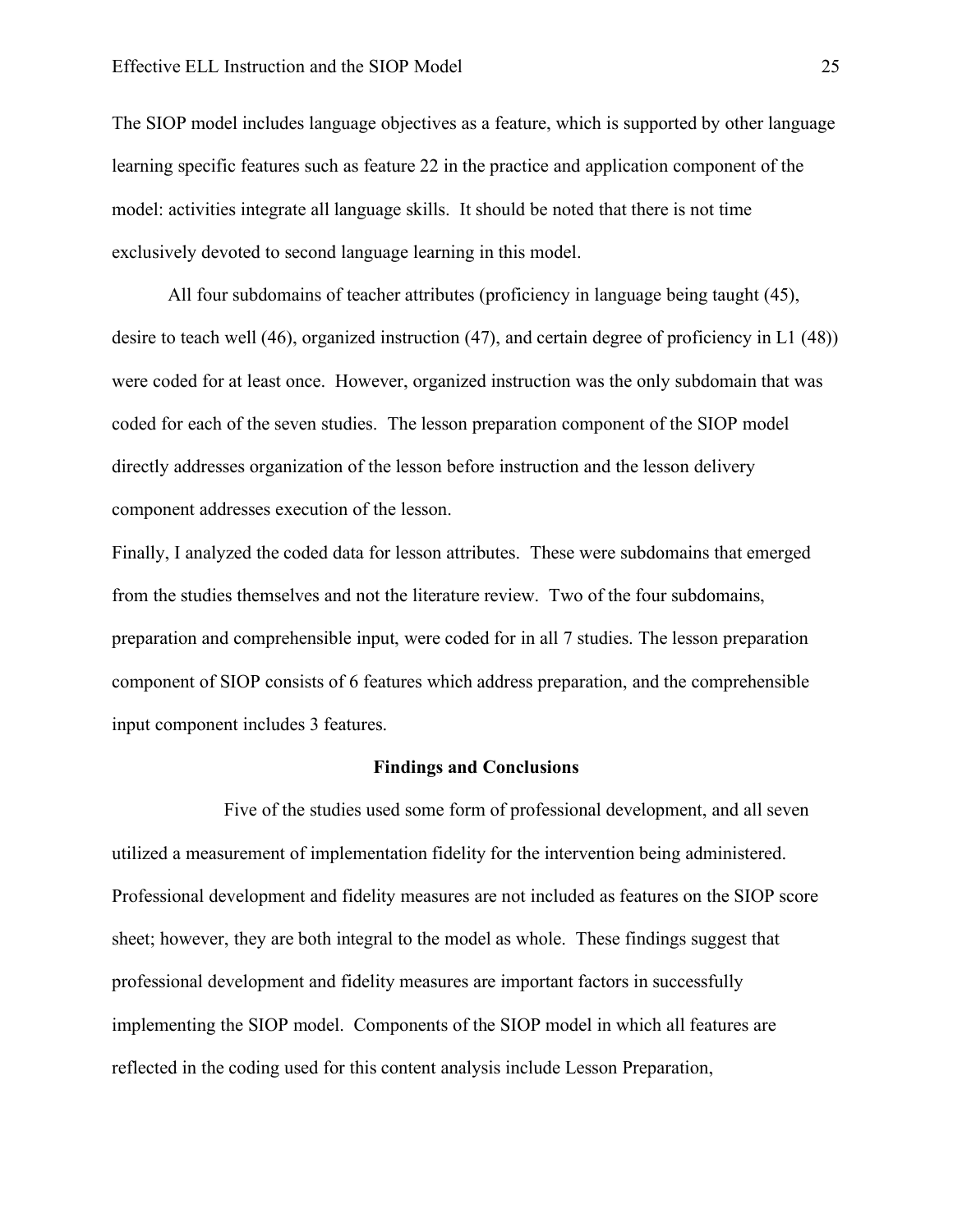Comprehensible Input, Strategies, and Practice  $\&$  Application. This suggests that these components of the model are strongly supported by the selected studies as being effective. Components of the SIOP model in which at least one feature is reflected in the coding include Building Background, Interaction, Lesson Delivery, and Review & Assessment. All components of the model were found to be reflected in the coding to some degree.

I also looked for subdomains which were supported by the research, but not explicitly included in the SIOP model. In comparing the SIOP model to the coded content of the research studies I discovered two subdomains which are supported by the research, but not clearly supported by the SIOP model: advanced organizers and time exclusively devoted to second language learning. While advanced organizers (34) are not explicitly addressed by any feature of the model it could be considered an opportunity for students to use a learning strategy, which is reflected in feature 13 of the SIOP score sheet. Time exclusively devoted to second language learning (44) is not part of the SIOP model, however, strategies for teaching English as a second language are embedded in the teaching of content material.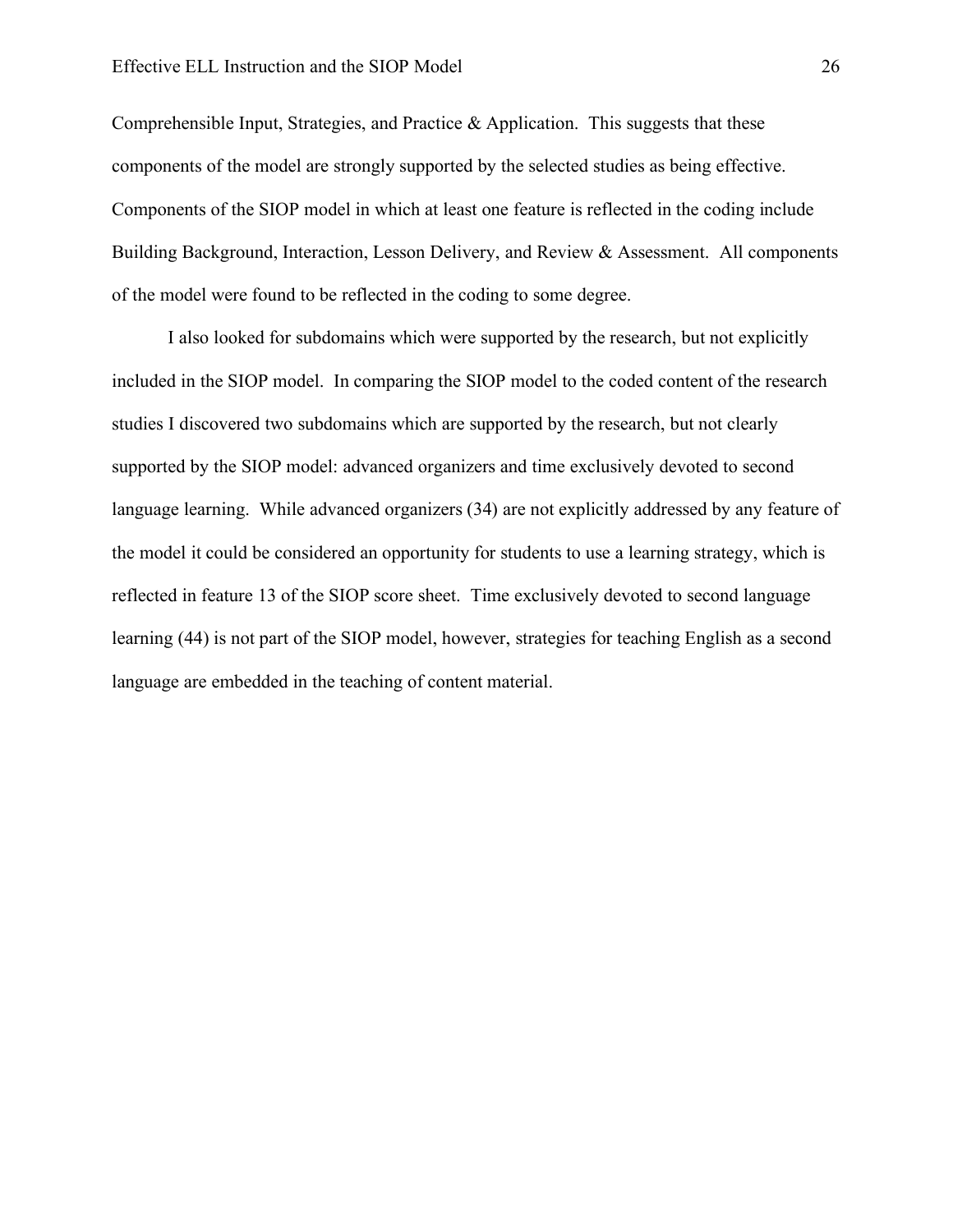# **Recommendations for Further Study**

Further research into the length of time it takes to master implementing the SIOP model, as well as other models for teaching content material to ELLs, would be beneficial for schools looking to use such a model. Short, Fidelman, and Louguit (2012) found it took two years for participating teachers to become effective implementors of the SIOP model. Another study suggests that having enough time to get good at teaching content to ELLs is important for student achievement (Short, 2013, p.122).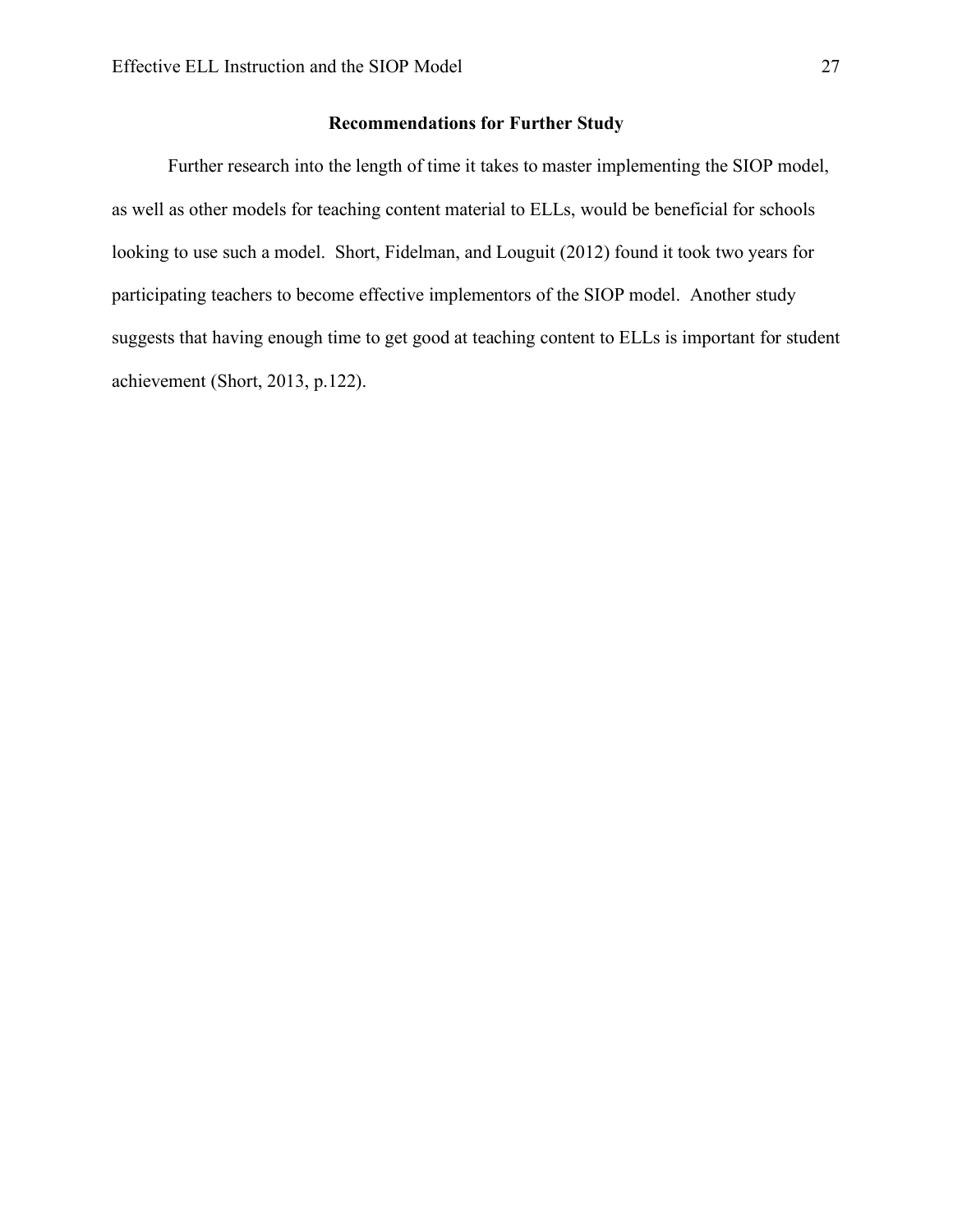#### **References**

August, D., Artizi, L., Barr, C. & Francis, D. (2018). The moderating influence of instructional intensity and word type on the acquisition of academic vocabulary in young English language learners. *Reading & Writing,* 31(4), 965-989. doi: 10.1007/s11145-018-9821-1

August, D. & Shanahan, T. (Eds.). (2006). *Developing literacy in second-language learners: Report of the National Literacy Panel on Language Minority Children and Youth.*  Mahwah, NJ: Lawrence Erlbaum Associates.

August, D. & Shanahan, T. (2010). Response to a review and update on developing literacy in second-language learners: Report of the National Literacy Panel on Language Minority Children and Youth. *Journal of Literacy Research*, 43, 341-348. doi:

10.1080/1086296X.2010.503745

Ballard & Tighe (2020). *IPT reading and writing English*. Retrieved from https://www.ballard-tighe.com/ipt/about/ipt-rw-english/

Bravo, M. A. & Cervetti, G., N. (2014). Attending to the language and literacy needs of English learners in science. *Equity and Excellence in Education*, 47(2), 230-245. doi:

10.1080/10665684.2014.900418

Calderón, M., Slavin, R., & Sánchez, M. (2011). Effective instruction for English learners. *The Future of Children*, 21(1), 103-127.

Center for Applied Linguistics (2016). *CREATE center for research on the educational achievement and teaching of English language learners.* Retrieved from (https://www.cal.org/create/)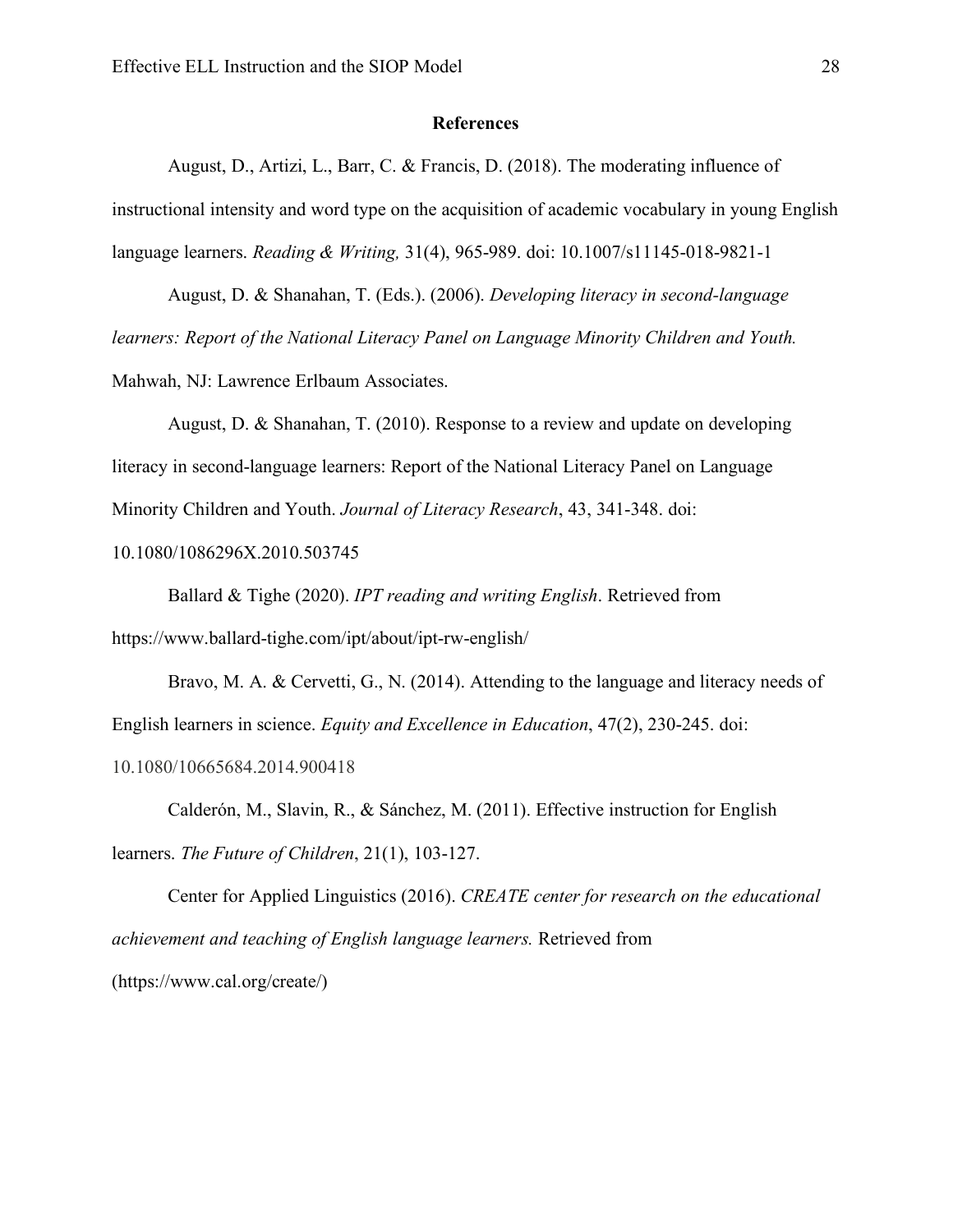Center for Applied Linguistics (2016, March). *SIOP model professional development:* 

*Helping educators work effectively with English learners*. Retrieved from

http://www.cal.org/siop/pdfs/flyers/siop-flyer-march-2016.pdf

Center for Applied Linguistics (2018). *Foundational research on the SIOP model.* 

Retrieved from http://www.cal.org/siop/about/history.html

Dixon, L. Q., Zhao, J., Shin, J. Y., Wu, S., Su, J. H., Burgess-Brigham, R., … Snow, C.

(2012). What we know about second language acquisition: A synthesis from four perspectives.

*Review of Educational Research,* 82(1), 5-60. doi: 10.3102/0034654311433587

Drew, C., Hardman, M., & Hosp, J. (2008). *Designing and conducting research in education*. Thousand Oaks, CA: Sage Publications, Inc.

Drisko, J., & Maschi T. (2015). *Content analysis*. Oxford Scholarship Online. DOI: 10.1093/acprof:oso/9780190215491.001.0001

Echevarría, J., Short, D., & Powers, K. (2006). School reform and standards-based education: An instructional model for English language learners. *Journal of Educational Research*, 99, 195-211.

Echevarría, J., Vogt, M., & Short, D. (2008). *Making content comprehensible for English learners: The SIOP model*. Boston, MA: Pearson.

Echevarría, J., Richards-Tutor, C., Chinn, V., & Ratleff, P. (2011). Did they get it? The role of fidelity in teaching English learners. *Journal of Adolescent and Adult Literacy*, 54, 425- 34.

Garza, T., Huerta, M., Spies, T. G., Lara-Alecio, R., Irby, B. J. & Tong, F. (2018). Science classroom interactions and academic language use with English learners. *International*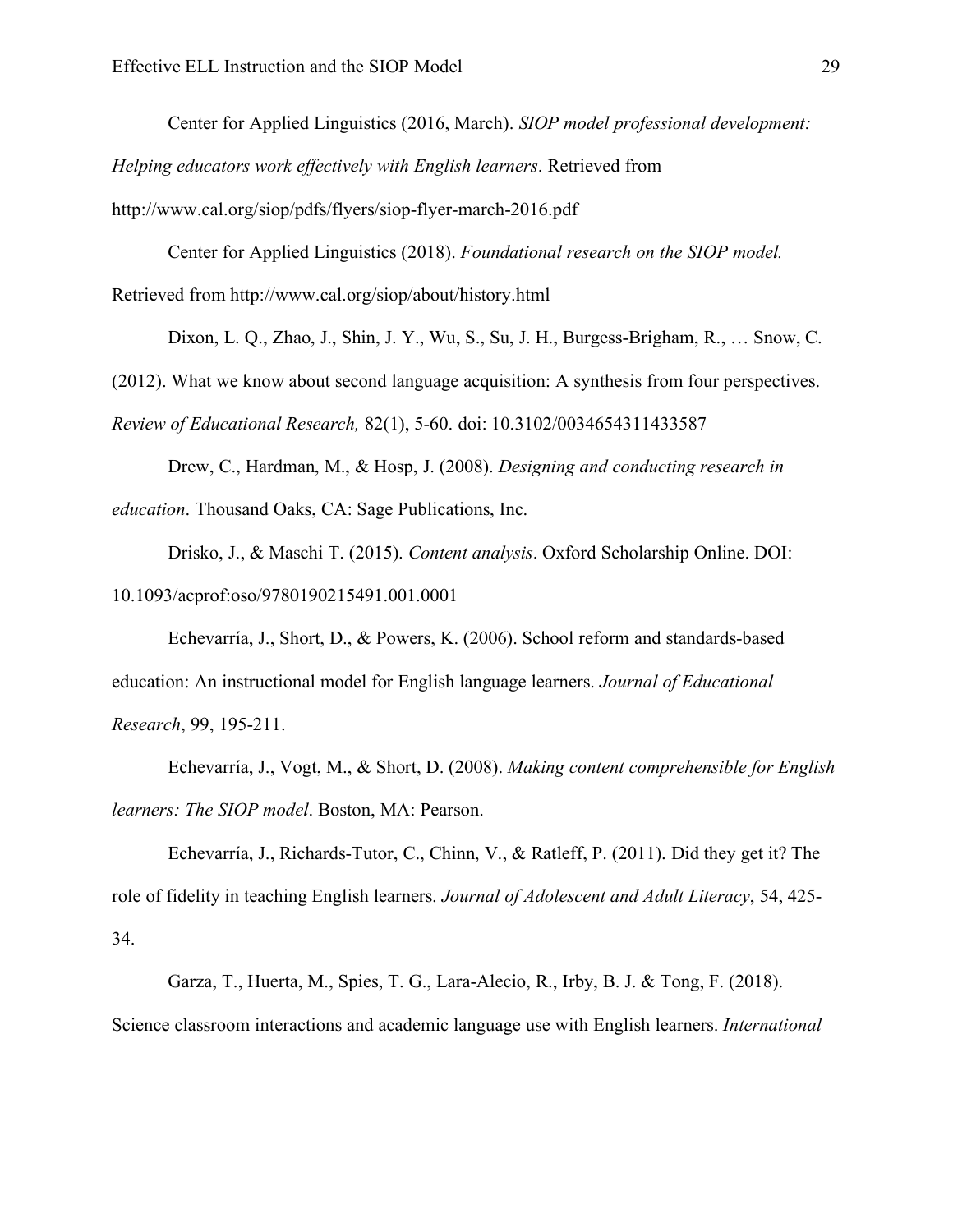*Journal of Science and Mathematics Education,* 16(8), 1499-1519. doi: 10.1007/s10763-017- 9855-x

Goldenberg, C. (2008). Teaching English language learners: What the research does and does not say. *American Educator, 32*(2), 8-44.

Graves, M. F., August, D. & Mancilla-Martinez, J. (2012). *Teaching vocabulary to English language learners.* New York: Teachers College Press.

Illinois State Board of Education Student Assessment Division. (2004). *Guide to the 2004 IMAGE assessment: Illinois measure of annual growth in English and IMAGE Mathematics*.

Jacobson, R. (1970). The teaching of English to speakers of other languages and/or dialects: An oversimplification. Teachers of English to Speakers of Other Languages, Inc. (TESOL). 4(3), 241-253. doi: 10.2307/3585725

Lugo-Neris, M. J., Jackson, C. W. & Goldstein, H. (2010). Facilitating vocabulary acquisition of young English language learners. *Language, Speech, and Hearing Services in Schools*, 41(3), 314-327. doi: 10.1044/0161-1461(2009/07-0082)

McIntyre, E., Kyle, E., Chen, C. T., Munoz, M., & Beldon, S. (2010). Teacher learning and ELL reading achievement in sheltered instruction classrooms: Linking professional development to student development. *Literacy Research and Instruction*, 49(4), 334-351. doi: 10.1080/19388070903229412

National Center for Education Statistics. (2019). *The condition of education: English language learners in public schools.* Retrieved from https://nces.ed.gov/programs/coe/indicator\_cgf.asp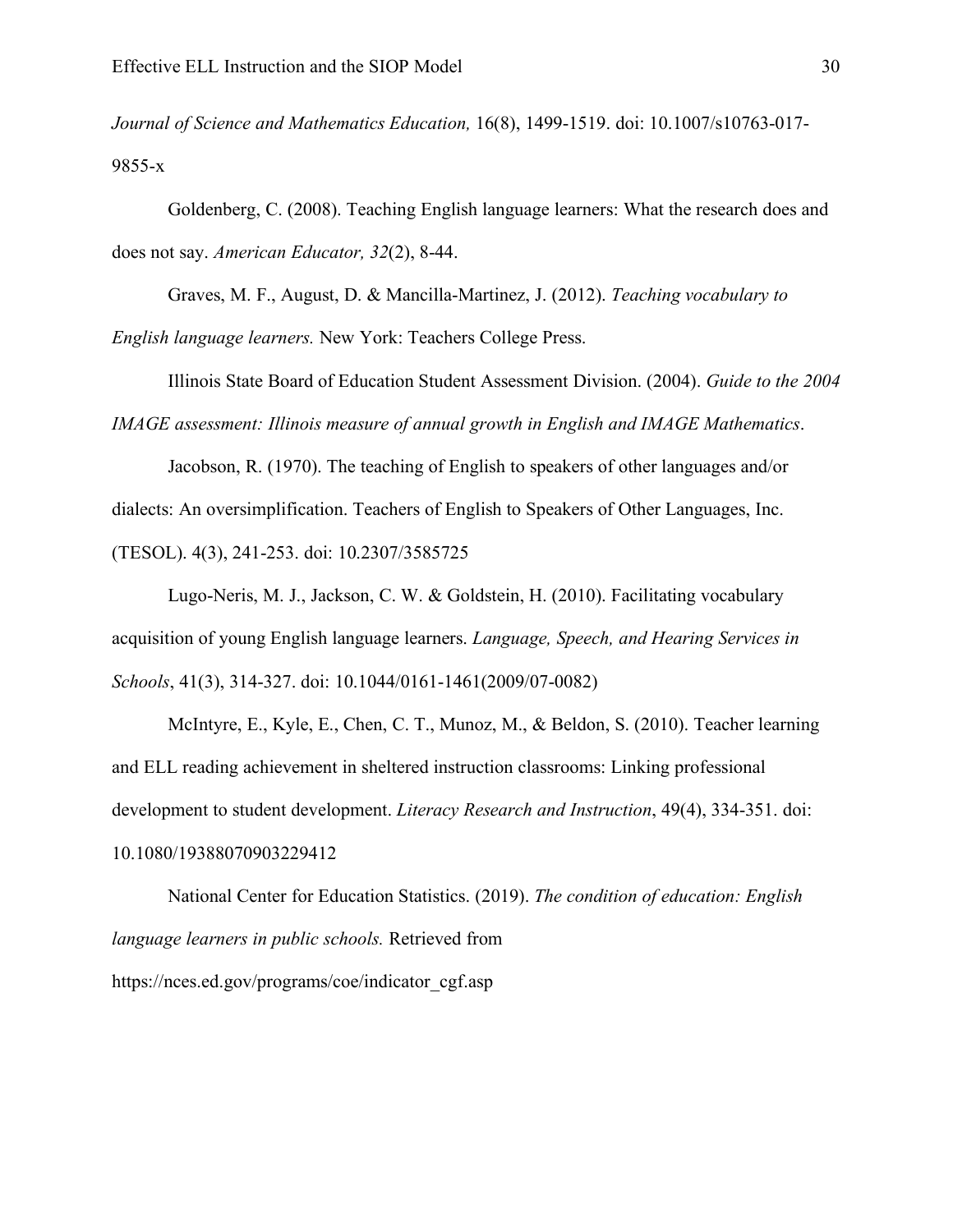Pearson (2010). *SIOP training programs*. Retrieved from

http://assets.pearsonglobalschools.com/asset\_mgr/current/20123/ELLPDDoc\_SIOP\_ALL\_Progr ams.pdf

Pearson K-12 Learning. (2019). *SIOP Professional Development Institutes*. Retrieved from https://www.pearsonschool.com/index.cfm?locator=PS1sCc&eventCategory=SIOP

Peregory, F. S., & Boyle, O. (2017). *Reading, writing, and learning in ESL: A resource book for teaching K-12 English learners*. Boston, MA: Pearson.

Ryoo, K. (2015). Teaching science through the language of students in technologyenhanced instruction. Journal of Science Education and Technology, 24(1), 29-42. doi: 10.1007/s10956-014-9518-4

Shanahan, T. (2000). Research synthesis: Making sense of the accumulation of

knowledge in reading. In M. L. Kamil, P. B. Mosenthal, P. D. Pearson & R. Barr, *Handbook of* 

*reading research Volume III* (pp. 209-226). Mahwah, NJ: Lawrence Erlbaum Associates.

Short, D., Echevarria, J. & Richards-Tutor, C. (2011). Research on academic literacy development in sheltered instruction classrooms. *Language Teaching Research*, 15(3), 363-380.

Short, D., Fidelman, C., & Louguit, M. (2012). Developing academic language in English language learners through sheltered instruction. *TESOL Quarterly*, 46(2), 334-361.

Short, D. (2013). Training and sustaining effective teachers of sheltered instruction.

*Theory into Practice*, 52(2), 118-127. doi: 10.1080/00405841.2013.770329

TESOL International Association (2020). *Standards*. Retrieved from https://www.tesol.org/advance-the-field/standards